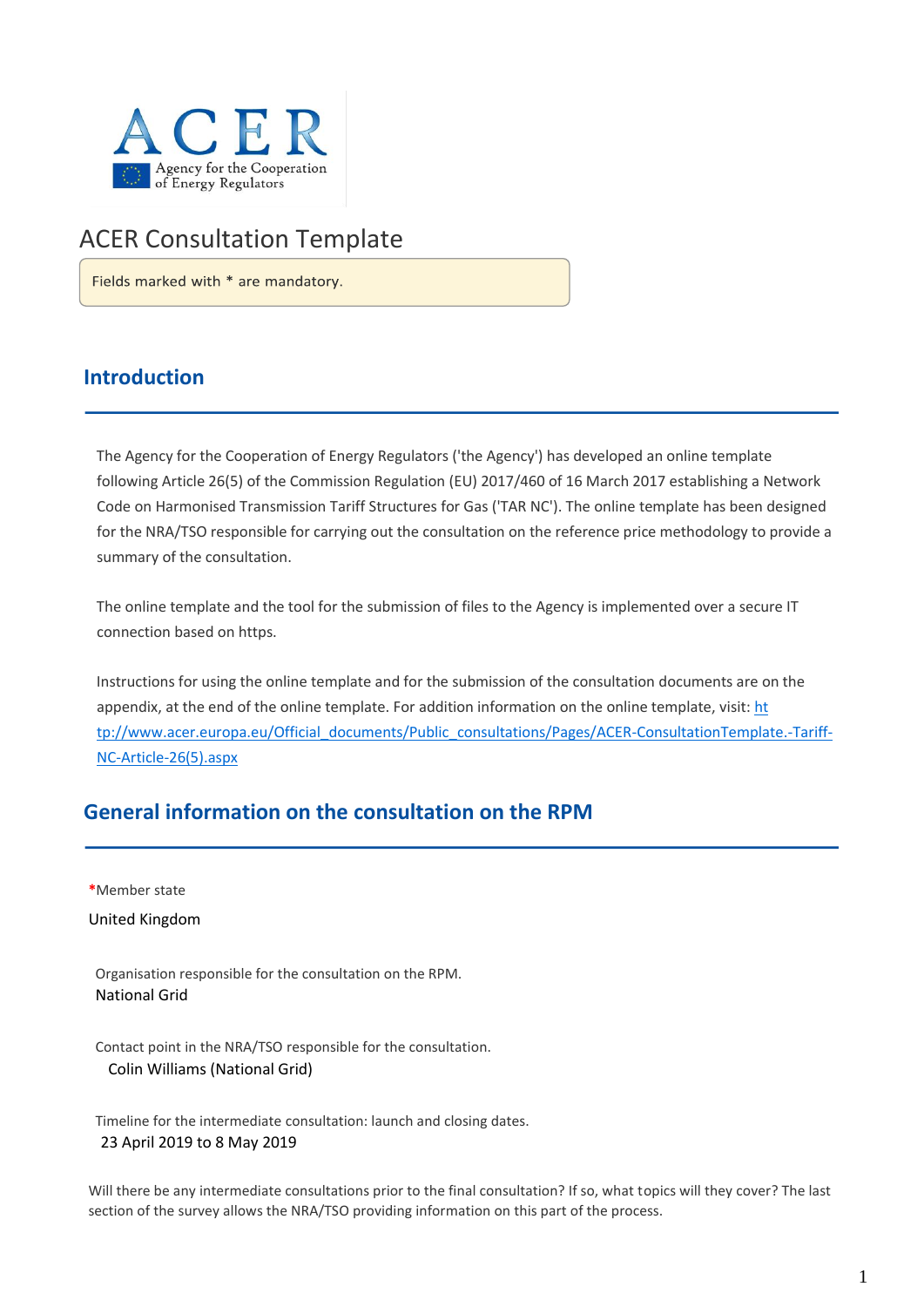Consultation on the development of a GB charging regime to be compliant with EU Tariff Code has been a continuous process since July 2017 with a working group consisting the TSO, NRA and open to all industry stake holders to consider the proposed changes. A number of revised drafts have been published during this period. Stakeholders can and have proposed alternative solutions. UNC0621 (and the ten alternative[s https://www.gasgovernance.co.uk/0621\)](https://www.gasgovernance.co.uk/0621) has been decided upon (and rejected) by the NRA [\(https://www.ofgem.gov.uk/publications-and-updates/uniform-network-code-unc-621abcdefhjkl](https://www.ofgem.gov.uk/publications-and-updates/uniform-network-code-unc-621abcdefhjkl-amendments-gas-transmission-charging-regime)[amendments-gas-transmission-charging-regime\)](https://www.ofgem.gov.uk/publications-and-updates/uniform-network-code-unc-621abcdefhjkl-amendments-gas-transmission-charging-regime). UNC0678 and the alternatives are new proposals to deliver a compliant GB charging regime.

National Grid's consultation on changes to our national network code is Modification 0678. There are 10 alternative proposals from other stakeholders. Modifications 0678A/B/C/D/E/F/G/H/I/J.

Full details of the proposals can be found at [https://www.gasgovernance.co.uk/0678.](https://www.gasgovernance.co.uk/0678)

Are any intermediate consultations planned/expected prior to the final consultation on the RPM?

Yes (This version is for the intermediate consultation) and is issued as a preliminary consultation. Therefore, the timescales do not match those given in Article 27 and are set in such a manner so that responses to this consultation could be submitted by the same date as the domestic code consultation on changes to the Uniform Network Code (UNC) for Modifications 0678/A/B/C/D/E/F/G/H/I/J.

Provide any relevant information including the expected topics to be covered by the intermediate consultation (s) and the timeline.

All proposed changes were discussed at frequent workshops and proposed changes updated where agreed. This intermediate consultation discusses all proposed changes.

All proposed modifications, discussions, analysis, models and legal text are collated at [https://www.gasgovernance.co.uk/0678.](https://www.gasgovernance.co.uk/0678)

## **A. Proposed reference price methodology [Article 26 (1)(a)]**

# **A.1. Information on the parameters used in the proposed RPM related to technical characteristics of the transmission system [Articles 26(1)(a)(i), 30.**

### **(1)(a)].**

Provide the information on the parameters listed in Article 30(1)(a)(i-v) when they are an input to the proposed RPM . For parameters that are not an input to the RPM, mark as 'Not applicable'. The description of the RPM and the justification of the parameters may refer to information requested in other points of Article 26 and in other articles, such as Article 7.

### A.1.A. Description of the proposed reference price methodology [Article 26(1)(a)].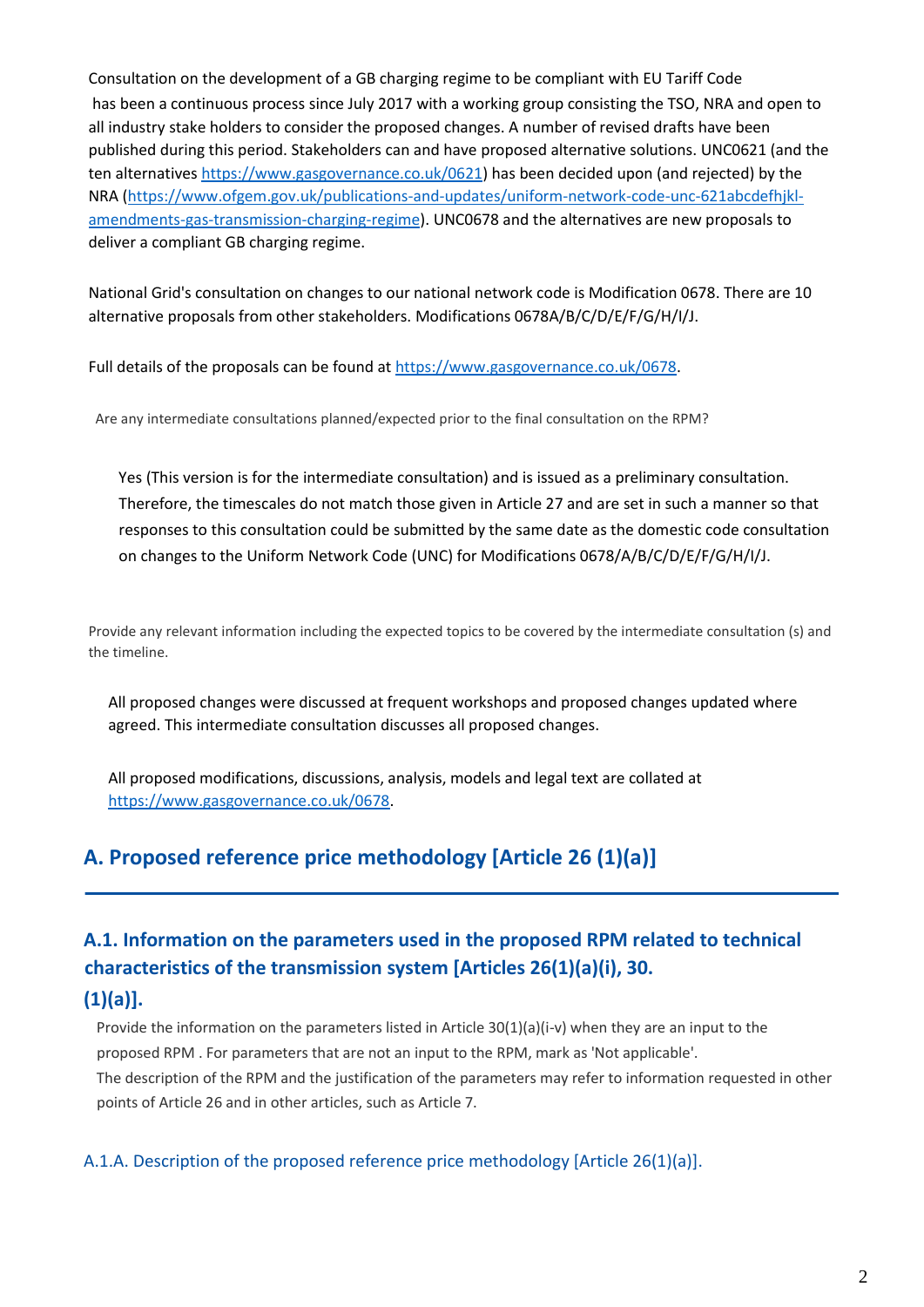The following description is intended to provide an overview of the RPM. Include a reference to, at least, the following elements. Only refer to these items if they are applicable to the RPM:

- Choice of RPM
- Cost drivers of the RPM

Locational signals in E/E points resulting of the RPM (e.g.: capacity, distance). Locational signals are price levels that send incentives to network users in order for the network operators to achieve an efficient operation and/or expansion of the gas system.

- Entry/exit split. Cost reflectivity and application to the RPM.
- Capacity/commodity split. Cost reflectivity and application to the RPM.
- Intra-system/cross-system split. Cost reflectivity and application to the RPM.
- Adjustments (benchmarking, equalisation and rescaling).
- Use of inter-TSO compensation mechanism. Brief note on the application of the RPM in multi TSO E/E

system and reference to the inter-TSO compensation mechanism consultation. Indicate the choice of RPM (e.g.:

postage stamp, capacity weighted distance, virtual point, matrix, or other)

There are two RPM's proposed in the 0678 and alternative modifications. The RPM proposed is either based on Capacity Weighted Distance (CWD) or Postage Stamp (PS). A table showing the proposal and the RPM proposed is shown below:

| 0678 | 0678A   | 0678B | 0678C | 0678D | 0678E | 0678F | 0678G | 0678H | 06781 | 0678J     |
|------|---------|-------|-------|-------|-------|-------|-------|-------|-------|-----------|
| CWD  | Pς<br>ٮ | CWD   | PS    | CWD   | CWD   | CWD   | CWD   | DС    | CWD   | DС<br>. . |

Provide description.

The Capacity Weighted Distance (CWD) requires three main inputs:

- A revenue value is required, which will be the target revenue required to be recovered from Transmission Services, split between Entry and Exit;
- A capacity value for each Entry and Exit point that will be the Forecasted Contracted Capacity (FCC) (which is mentioned later in this section).
- A distance matrix that provides the average shortest path from an Entry point to all Exit points and the average shortest path between an Exit point from all Entry points. The shortest path is the shortest pipeline distance on the NTS.

The CWD approach is a method of deriving a unit price for a point based upon the revenue expected from that point, the average distance of that point from Entry Points on the NTS for Entry (or from Exit Points in the case of Exit), and the Forecasted Contracted Capacity (FCC) booked at that point (for the forthcoming gas year). The Forecasted Contracted Capacity (FCC) will be subject to the Forecasted Contracted Capacity Methodology.

The Postage Stamp (PS) approach requires two main inputs: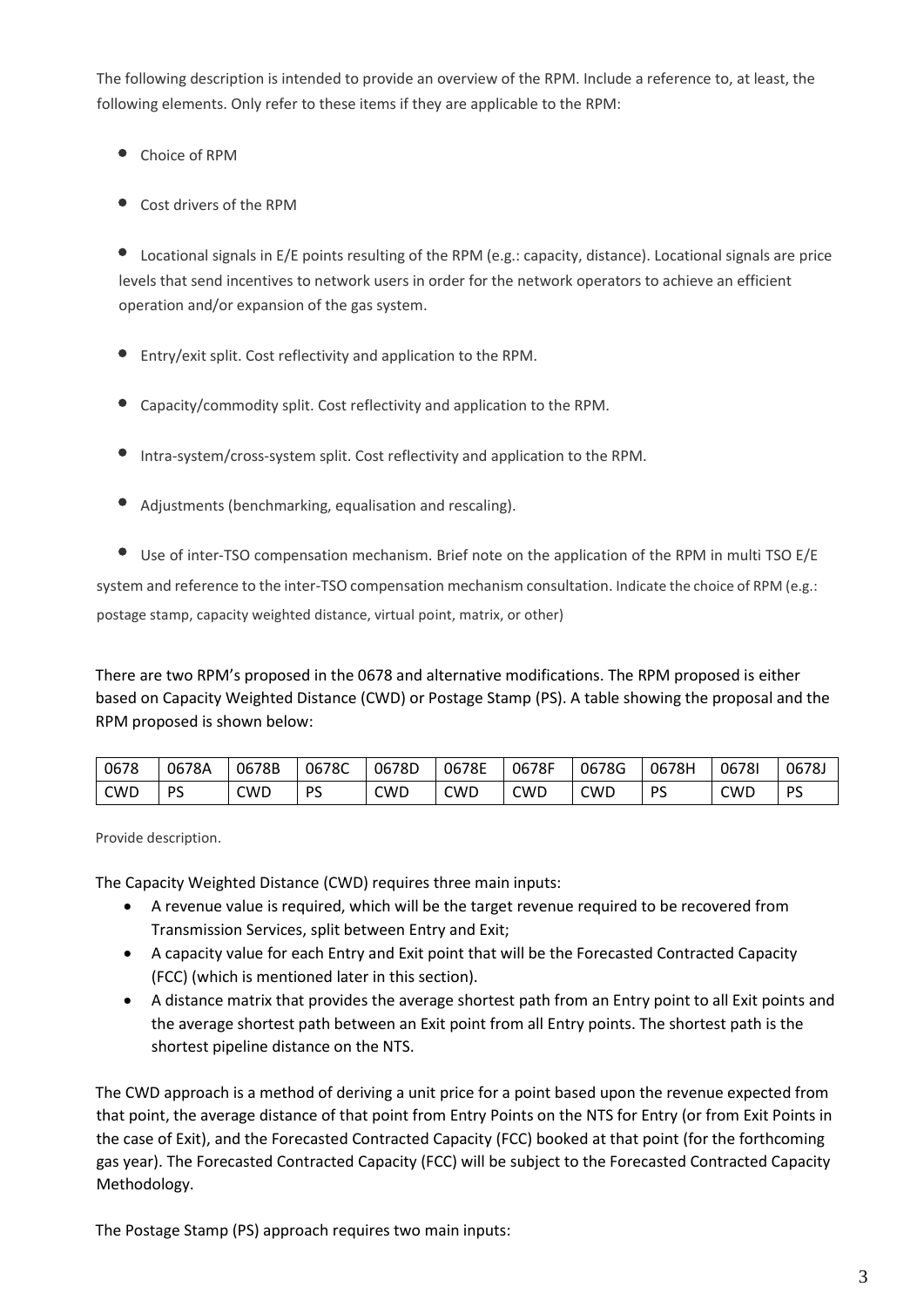- A revenue value is required, which will be the target revenue required to be recovered from Transmission Services, split between Entry and Exit;
- A capacity value for each Entry and Exit point that will be the Forecasted Contracted Capacity (FCC) (which is mentioned later in this section).

The Postage Stamp approach will produce a unit price that will be the same for all Entry points and a separate unit price that will be the same for all Exit points. The Forecasted Contracted Capacity (FCC) will be subject to the Forecasted Contracted Capacity Methodology.

Under both the CWD and the PS RPM it will produce Annual Reference prices and, subject to specific adjustments, Reserve Prices for the applicable capacity auctions and allocation processes.

There is commonality across the proposals:

- All propose to use the RPM and any adjustments or specific charges, to recover the Transmission Services Revenue.
- All propose to apply a 50/50 split between Entry and Exit as a feature of the RPM
- None propose the use of commodity charges, all propose capacity charges either for the RPM and for any revenue recovery charges. For those modifications with additional charges as part of the RPM (e.g. those with Optional Charges) and part of the recovery of Transmission Services, they are levied as capacity charges.
- Proposed use of a Forecasted Contracted Capacity (FCC) Methodology. Though there are some differences to how each the methodology can be updated.

The choice of RPM, use of cost drivers and locational signals is covered in each of the proposals separately. In addition to the proposals, industry discussions with stakeholders on these elements are included in Section 4 of Part I of the draft Modification report (available on main page for proposals [https://www.gasgovernance.co.uk/0678\)](https://www.gasgovernance.co.uk/0678):

[https://gasgov-mst-files.s3.eu-west-1.amazonaws.com/s3fs-public/ggf/book/2019-](https://gasgov-mst-files.s3.eu-west-1.amazonaws.com/s3fs-public/ggf/book/2019-04/Part%20I%20of%20II%20Draft%20Modification%20Report%200678%20v1.0_0.pdf) [04/Part%20I%20of%20II%20Draft%20Modification%20Report%200678%20v1.0\\_0.pdf](https://gasgov-mst-files.s3.eu-west-1.amazonaws.com/s3fs-public/ggf/book/2019-04/Part%20I%20of%20II%20Draft%20Modification%20Report%200678%20v1.0_0.pdf) (direct link)

Full details of each of the RPMs and their specific application can be found in the modification proposal document which can be found here: [https://www.gasgovernance.co.uk/0678.](https://www.gasgovernance.co.uk/0678) In addition, a comparison table that summarises the differences between proposals can be found here: [https://www.gasgovernance.co.uk/0678/Comparison.](https://www.gasgovernance.co.uk/0678/Comparison)

Reference to consultation document(s). Provide document ID and relevant page(s).

For each modification, the location in each document would be in Section 5 (Solution). The page numbers will vary across the proposals however Section 5 of each modification proposal [\(https://www.gasgovernance.co.uk/0678\)](https://www.gasgovernance.co.uk/0678) outlines the proposed RPM and where relevant will link to other sections from that proposal.

A.1.B. Justification of the parameters and how they are used in the RPM [Articles 26(1)(a) (i),  $30(1)(a)(i-v)$ ].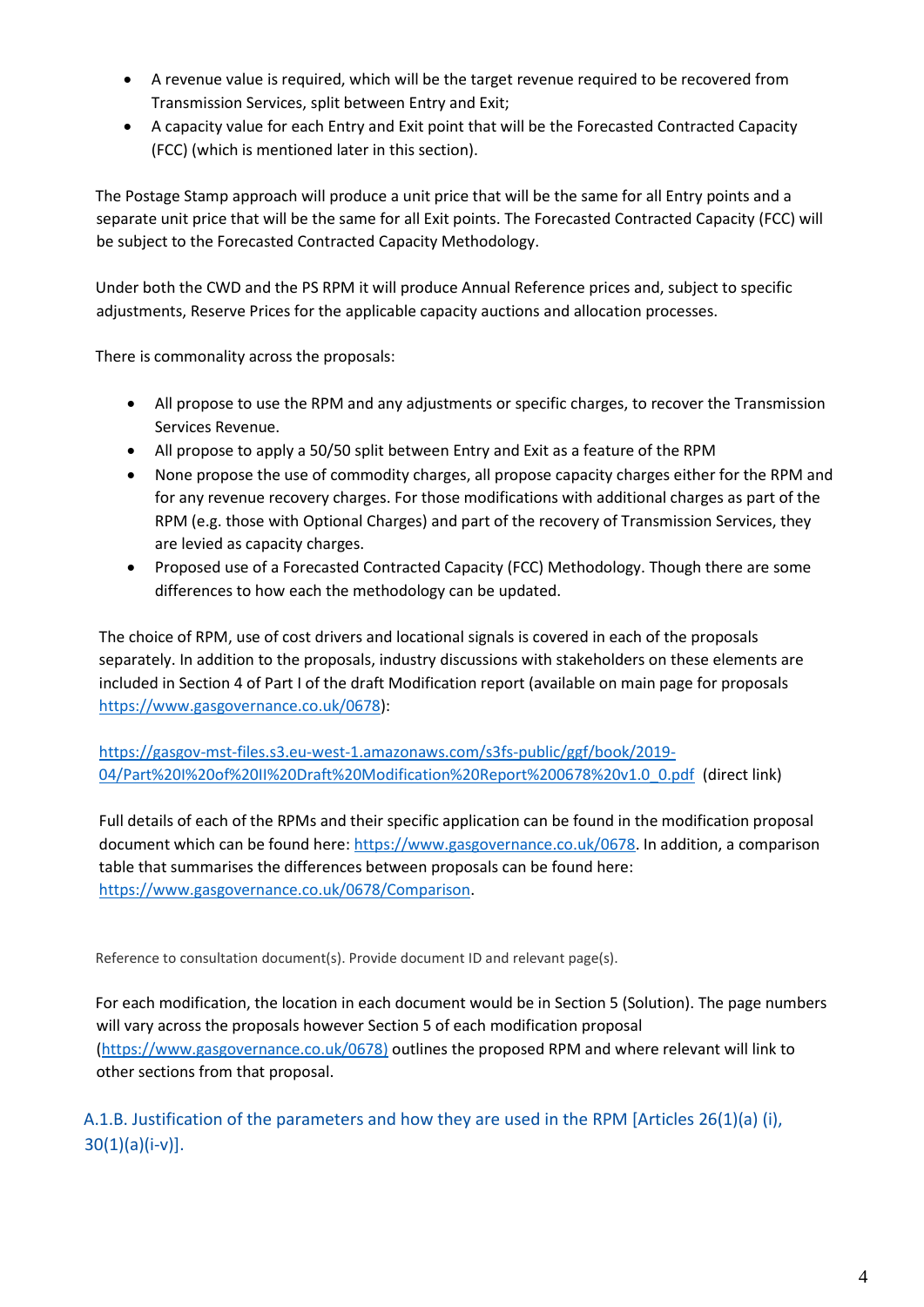Justify the selection and use of the parameters listed in Article 30(1)(a)(i-v) that are and input to the RPM, in view of the level of complexity of the transmission network related to the technical characteristics of the transmission system.

See UNC Workgroup Report Part II - Section 5 (Solution) of all Modifications. This section provides the solution applied for each proposal UNC0678/A/B/C/D/E/F/G/H/I/J.

Reference to consultation document(s). Provide document ID and relevant page(s). The GB consultation on the domestic UNC is provided here for the eleven proposals. <https://www.gasgovernance.co.uk/0678>

This is the GB consultation and separate to the required EU Tariff Code consultation of which this is a preliminary version.

## A.1.C. Technical capacity at entry and exit points: values and associated assumptions [Articles 26(1)(a)(i), 30(1)(a)(i)].

Is the parameter an input to the RPM?

No

## A.1.D. Forecasted contracted capacity at entry and exit points: values and associated assumptions [Articles 26(1)(a)(i), 30(1)(a)(ii)].

Is the parameter an input to the RPM?

Yes. All proposals use a Forecasted Contracted Capacity (FCC) Methodology to determine the FCC values be used for any given tariff year. The arrangements on the methodology are summarised in the comparison table<https://www.gasgovernance.co.uk/0678/Comparison> and direct link [\(https://gasgov](https://gasgov-mst-files.s3.eu-west-1.amazonaws.com/s3fs-public/ggf/book/2019-04/Mod%200678%20Comparison%20Table%20v7.0%20as%20at%2011APril19.pdf)[mst-files.s3.eu-west-1.amazonaws.com/s3fs-public/ggf/book/2019-](https://gasgov-mst-files.s3.eu-west-1.amazonaws.com/s3fs-public/ggf/book/2019-04/Mod%200678%20Comparison%20Table%20v7.0%20as%20at%2011APril19.pdf) [04/Mod%200678%20Comparison%20Table%20v7.0%20as%20at%2011APril19.pdf\)](https://gasgov-mst-files.s3.eu-west-1.amazonaws.com/s3fs-public/ggf/book/2019-04/Mod%200678%20Comparison%20Table%20v7.0%20as%20at%2011APril19.pdf) specifically on the

row headed "Forecasted Contracted Capacity (FCC)".

The methodology document (for those using the methodology UNC0678/A/D/E/F/G/H/I/J) is available here[: https://gasgov-mst-files.s3.eu-west-1.amazonaws.com/s3fs-public/ggf/book/2019-](https://gasgov-mst-files.s3.eu-west-1.amazonaws.com/s3fs-public/ggf/book/2019-03/Forecasted%20Contracted%20Capacity%20v1.0_0.pdf) [03/Forecasted%20Contracted%20Capacity%20v1.0\\_0.pdf](https://gasgov-mst-files.s3.eu-west-1.amazonaws.com/s3fs-public/ggf/book/2019-03/Forecasted%20Contracted%20Capacity%20v1.0_0.pdf) (direct link). This is also available on the pag[e https://www.gasgovernance.co.uk/0678](https://www.gasgovernance.co.uk/0678) under the title "Forecasted Contracted Capacity Methodology (15 March 2019)". For UNC0678B/C the methodology approach for FCC is included in their proposal documents under Section 5 of the respective proposal available here [https://www.gasgovernance.co.uk/0678.](https://www.gasgovernance.co.uk/0678) The approach, for information, uses the same text, although there is a difference for the governance arrangements under the two approaches where the methodology is outside of the UNC (0678A/D/E/F/G/H/I/J or it is included in the UNC (UNC0678B/C). 0678I, which has the methodology outside of the UNC, also has an additional restriction that the methodology can only be updated every four years.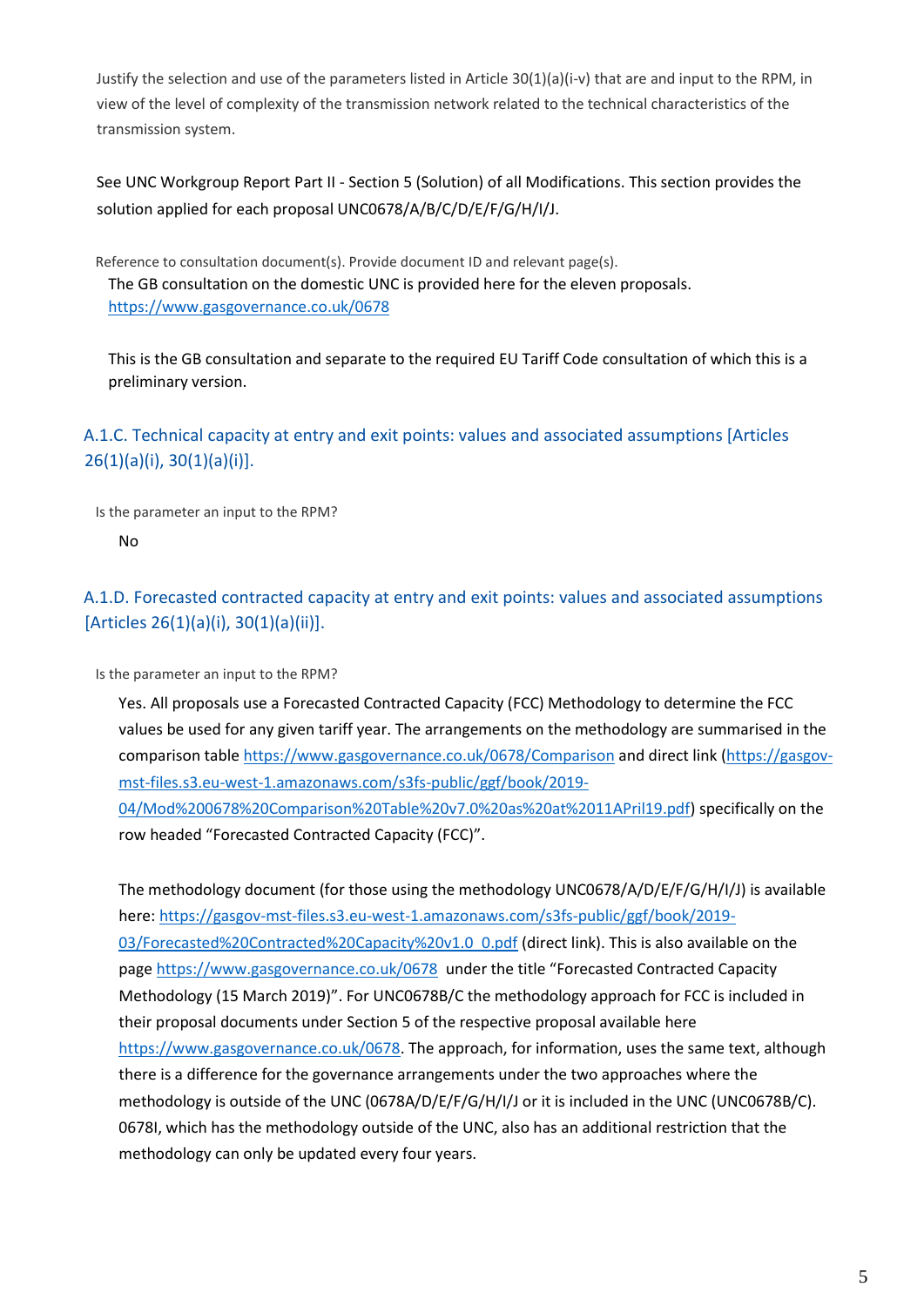Values of the forecasted contracted capacity at entry and exit points. Reference to consultation document(s). Provide document ID and relevant page(s).

An example of the indicative values for certain tariff years are contained in this published illustrative model for UNC0678 available as file named "Sensitivity Tool (Model) 0678 V3.1 CWD Transmission Services (21 March 2019)" as downloadable Excel file on the page [https://www.gasgovernance.co.uk/0678/Models.](https://www.gasgovernance.co.uk/0678/Models) The data for FCC can be seen in the Entry Prices or

Entry Prices tabs when modelling the specific year. Data has been produced as indicatives for the tariff years for illustration for 19/20 to 22/23 inclusive. Data can also be seen by unhiding the relevant FCC sheet in the sensitivity model. Each tariff year runs from 01 October to 30 September. The values use the FCC methodology outlined earlier in this document. The data used to populate these indicative

FCC values can be found in the spreadsheet called "Modification 0678 FCC Data Summary for Workgroup (21 March 2019)" available on the page [https://www.gasgovernance.co.uk/0678/Models.](https://www.gasgovernance.co.uk/0678/Models)

Parameters used in models made available by proposers for alternative modifications can be found here: <https://www.gasgovernance.co.uk/0678/Models>

Associated assumptions for the values of the forecasted contracted capacity at entry and exit points. Reference to consultation document(s). Provide document ID and relevant page(s).

These are described in Part II documents Section 5 (as mentioned above).

### A.1.E. The quantity and the direction of the gas flow for entry and exit points: values and associated assumptions [Articles 26(1)(a)(i), 30(1)(a)(iii)].

Is the parameter an input to the RPM?

No

### A.1.F. Structural representation of the transmission network with an appropriate level of detail and associated assumptions [Articles 26(1)(a)(i), 30(1)(a)(iv)].

The representation should include an image of a simplified network depicting the transmission network and distinguishing the elements defined in Article 2(1)(1) of the Regulation (EC) No. 715 /2009:

- High-pressure pipelines (other than the upstream pipeline network and other then high-pressure pipelines primarily used in the context of local distribution of natural gas, with a view to its delivery).
- Transmission networks which are dedicated to supplying domestic customers.
- TSO-DSO interface (transmission exit points to DSO).

The representation should include the transmission network elements included in the regulatory asset base.

Reference to consultation document(s). Provide document ID and relevant page(s).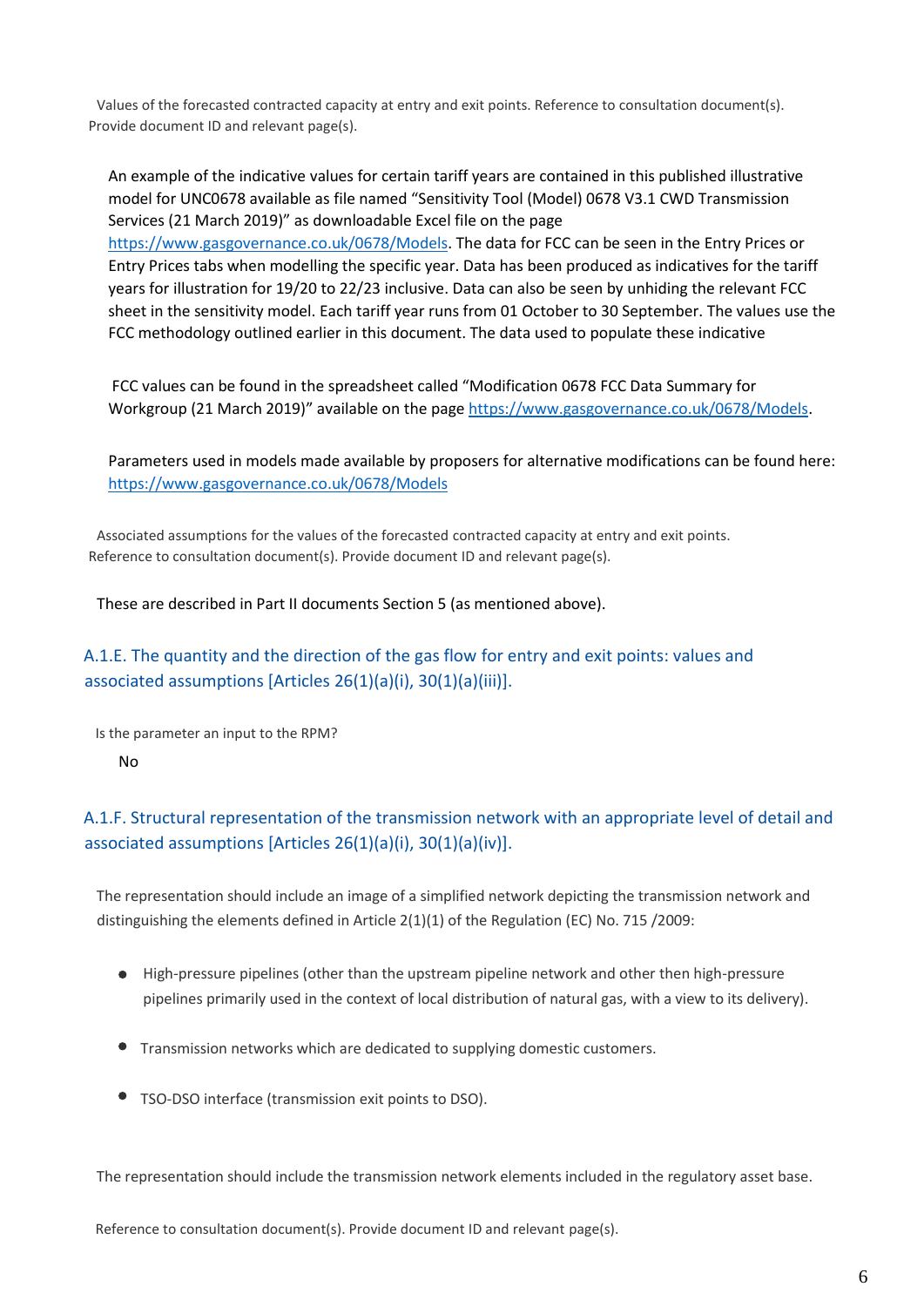With respect to the RPM the appropriate representation of the transmission network is the Distance Matrix used in the CWD model. An example of the illustrative model can be found in the file named "Sensitivity Tool (Model) 0678 V3.1 CWD Transmission Services (21 March 2019)" as downloadable Excel file on the page<https://www.gasgovernance.co.uk/0678/Models>. The specific sheet is called "Distance Matrix". To see Distance Matrix the sheet must be unhidden in the excel spreadsheet.

Associated assumptions and criteria used for the structural representations (e.g.: clustering, average distances, etc). Provide reference to consultation document(s):

The Distance Matrix uses the pipeline distances between points as outlined in Section 5 of the proposals and uses the connecting distances on the NTS in the calculation. CWD uses the shortest paths and then averages these as an input to the CWD calculation.

## A.1.G. Additional technical information and associated assumptions about the transmission network such as the length of pipelines, the diameter of pipelines and the power of compressor stations [Articles 26(1)(a)(i), 30(1)(a)(v)].

Are there other parameter used as input to the RPM related to technical characteristics of the transmission system? Provide pipeline pressure levels if available.

No

## **A.2. The value of the proposed adjustments for capacity-based transmission tariffs pursuant to Article 9 [Article 26(1)(a)(ii)]**

A.2.A. Proposed discount(s) at entry points from and exit points to storage facilities [Articles 26(1)(a)(ii), 9(1)].

Do you apply the discount(s) at entry points from and/or exit points to storage facilities?

Yes. A table below shows the summary of storage discounts available for each of the proposals.

| 0678 | 0678A | 0678B | 0678C | 0678D | 0678E | 0678F | 0678G | 0678H | 06781 | 0678J |
|------|-------|-------|-------|-------|-------|-------|-------|-------|-------|-------|
| 50%  | 50%   | 50%   | 80%   | 50%   | 80%   | 80%   | 50%   | 50%   | 50%   | 50%   |

Indicate discount (%) at entry points from storage facilities compared to the initial result of the RPM. 50% (or 80%)

Indicate discount (%) at exit points to storage facilities compared to the initial result of the RPM. 50% (or 80%)

Other file or reference (e.g. different discounts for different products at the same storage facilities). Discount of 80% proposed in some alternative proposals.

A comparison table showing the discounts and other parameters are shown in this comparison table: [https://gasgov-mst-files.s3.eu-west-1.amazonaws.com/s3fs-public/ggf/book/2019-](https://gasgov-mst-files.s3.eu-west-1.amazonaws.com/s3fs-public/ggf/book/2019-04/Mod%200678%20Comparison%20Table%20v7.0%20as%20at%2011APril19.pdf) [04/Mod%200678%20Comparison%20Table%20v7.0%20as%20at%2011APril19.pdf](https://gasgov-mst-files.s3.eu-west-1.amazonaws.com/s3fs-public/ggf/book/2019-04/Mod%200678%20Comparison%20Table%20v7.0%20as%20at%2011APril19.pdf) (direct link or can be found on the pag[e https://www.gasgovernance.co.uk/0678/Comparison.](https://www.gasgovernance.co.uk/0678/Comparison)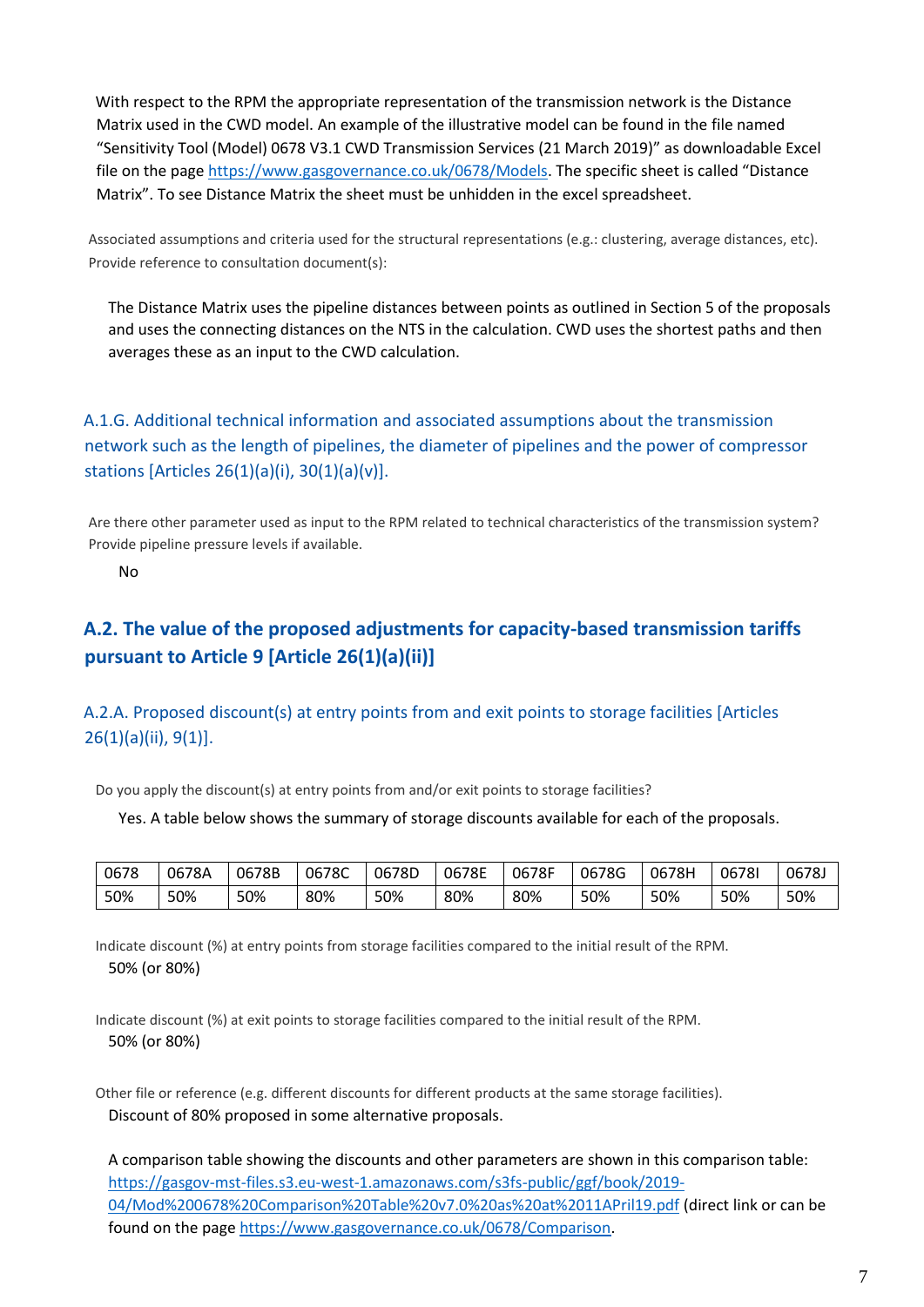Are there storage facilities connected to more than one transmission or distribution network system.

No

### A.2.B. Proposed discount(s) at entry points from LNG facilities [Articles 26(1)(a)(ii), 9(2)].

Do you apply the discount(s) at entry points from LNG facilities?

No (It should be noted that a discount is allowed in all proposals but is set to 0%)

## A.2.C. Proposed discount(s) at entry points from and exit points to infrastructure developed with the purpose of ending the isolation of Member States [Articles 26(1)(a)(ii), 9(2)].

Do you apply discount(s) at entry points from and exit points to infrastructure developed with the purpose of ending the isolation of Member States?

No for all except 0678I [https://gasgov-mst-files.s3.eu-west-1.amazonaws.com/s3fs](https://gasgov-mst-files.s3.eu-west-1.amazonaws.com/s3fs-public/ggf/book/2019-04/Modification%200678I%20v6.0.pdf)[public/ggf/book/2019-04/Modification%200678I%20v6.0.pdf](https://gasgov-mst-files.s3.eu-west-1.amazonaws.com/s3fs-public/ggf/book/2019-04/Modification%200678I%20v6.0.pdf) (direct link). The "Ireland Security Discount" proposes compliance to Article 9 paragraph 2.

## **A.3. Indicative reference prices subject to consultation [Article 26(1)(a)(iii)]**

A.3.A. Indicative reference prices at each entry and at each exit point [Article 26(1)(a)(iii)].

Reference to consultation document(s). Provide document ID and relevant page(s).

Prices from alternative proposals can be seen in their RPM models and analysis workbooks. Where provided by proposers during the 0678 workgroups these are available:

#### See;

- <https://www.gasgovernance.co.uk/0678/Models> for models;
- <https://www.gasgovernance.co.uk/0678/Analysis> for analysis workbooks. The analysis pages also provide for specific analysis produced either by proposers or industry stakeholders.

In terms of indicative illustrative values, National Grid provided a number of years indicative values for tariff years 19/20 to 22/23 available in the spreadsheet "Modification 0678 Data Tables for Workgroup (21 March 2019)" on the page <https://www.gasgovernance.co.uk/0678/Models> for a range of scenarios to show the sensitives against specific assumptions.

In order to provide illustrative charges for each of the proposals, if they were not provided under the GB UNC Change process and workgroups, National Grid has produced a set of these and these are available as an attachment to the invitation to respond to this consultation. Or they are available on request. The specific worksheets in the spreadsheet are "A.3 Entry Data" and "A.3 Exit Data".

## **A.4. Cost allocation assessment [Articles 26(1)(a)(iv), 5]**

According to Article 27(2)(b) the Agency shall assess the compliance of Article 7. Given that Article 7 (c) refers to the cost allocation assessment, the Agency's analysis of compliance applies to the cost allocation assessment. For this purpose, the Agency request the NRA/TSO responsible for the consultation to submit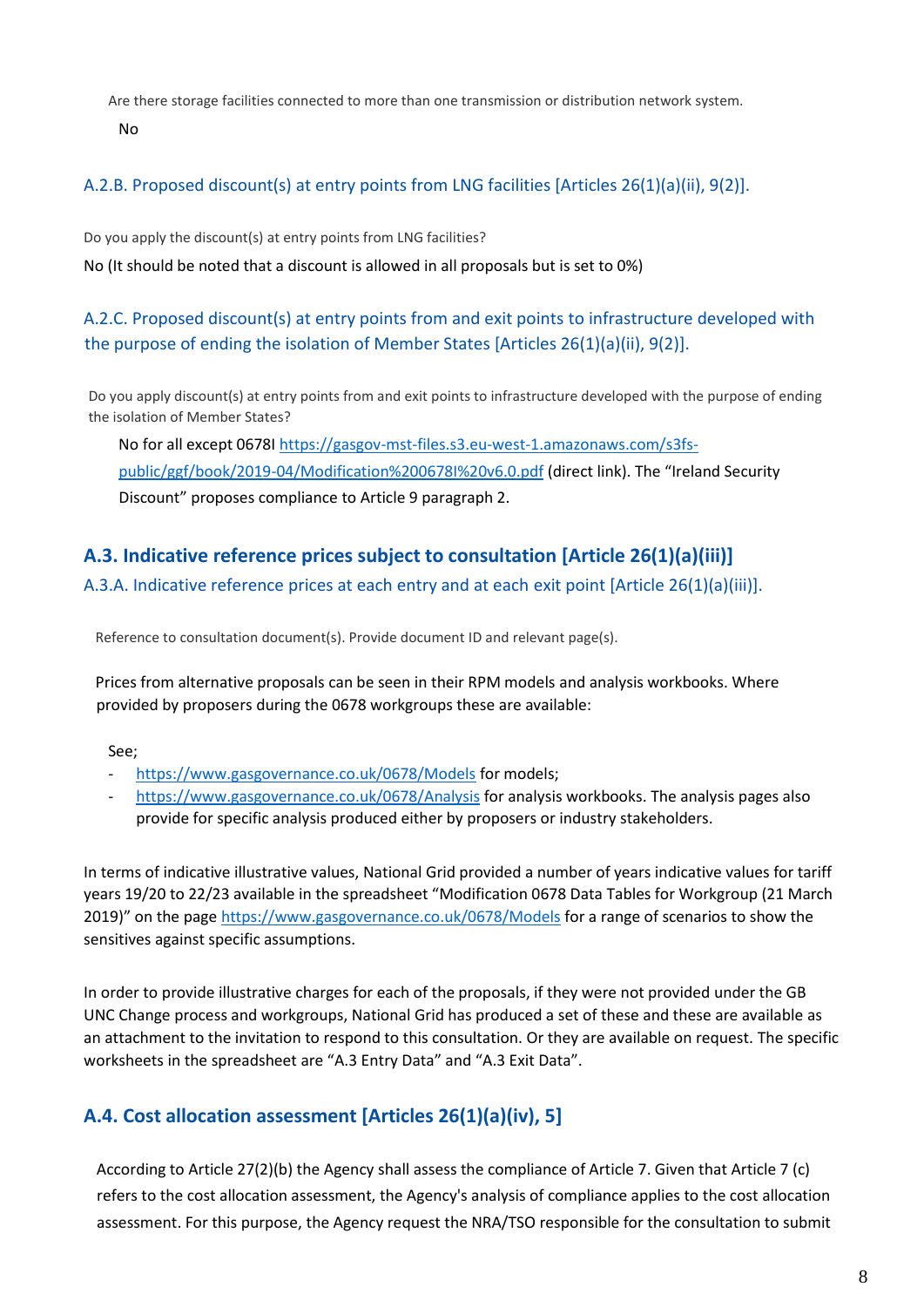a justification of the cost allocation assessment together with the rest of the consultation documentation once the consultation is launched. This only applies for the case when the cost allocation ratio exceeds 10%. This justification is requested by the Agency independently of its inclusion in the NRA motivated decision described in Article 27(4). For the submission of documents relevant to this section, see the upload section at the end of this template.

### A.4.A. Results of the capacity cost allocation assessment [Articles 26(1)(a)(iv), 5].

Capacity cost allocation comparison index (%)

The calculations for the Cost Allocation Assessment (CAA) can be found in the spreadsheet attached ("Article 26 Consultation Data Tables") to the invitation to reply to this consultation or available on request from National Grid. The specific calculations are accessible in the worksheet "A.4 – CAA"

### A.4.B. Components of the capacity cost allocation assessment [Articles 26(1)(a)(iv), 5].

Reference to consultation document(s). Provide document ID and relevant page(s).

The calculations for the Cost Allocation Assessment (CAA) can be found in the spreadsheet attached ("Article 26 Consultation Data Tables") to the invitation to reply to this consultation or available on request from National Grid. The specific calculations are accessible in the worksheet "A.4 – CAA". The calculations provide a breakdown by Capacity and by Commodity. For each they are also provided by Entry and Exit and combined.

An example of the CAA as part of a sensitivity model can be found here <https://www.gasgovernance.co.uk/0678/Models> and the file called "Sensitivity Tool (Model) 0678 V3.1 CWD Transmission Services (21 March 2019)" in the worksheet titled "Cost Allocation Assessment 0678".

Some specific points to note.

- For UNC0678/A/C/E/F these are all calculated in the same way (i.e. using the model linked above with some changes to inputs as they do not introduce additional charges different to 0678). They only have changes to the RPM and / or the Storage discount. The application of the revenue recovery charges does not impact here as these are all adjusted to accommodate any anticipated shortfall from Storage and Interruptible and therefore do not have a value for revenue recovery charges.
- UNC0678B/D/G/H/J all propose an optional charge in their proposals. The impact of these charges was calculated following the same methodology and assumptions as detailed in the Optional Charge Analysis (full assumption available here [https://gasgov-mst-files.s3.eu-west-](https://gasgov-mst-files.s3.eu-west-1.amazonaws.com/s3fs-public/ggf/book/2019-04/Optional%20Charge%20Analysis%20%28National%20Grid%29%20v1.3.pdf)[1.amazonaws.com/s3fs-public/ggf/book/2019-](https://gasgov-mst-files.s3.eu-west-1.amazonaws.com/s3fs-public/ggf/book/2019-04/Optional%20Charge%20Analysis%20%28National%20Grid%29%20v1.3.pdf) [04/Optional%20Charge%20Analysis%20%28National%20Grid%29%20v1.3.pdf](https://gasgov-mst-files.s3.eu-west-1.amazonaws.com/s3fs-public/ggf/book/2019-04/Optional%20Charge%20Analysis%20%28National%20Grid%29%20v1.3.pdf) direct link and also available on the page<https://www.gasgovernance.co.uk/0678/Analysis> "Optional Charge Analysis (National Grid) (09 April 2019)"), using flows observed from Gas Year 2017/18 for the currently available NTS Optional Commodity Charge to determine the under recovery that would be generated by applicable routes.
- In the case of UNC0678B, this under recovery is an input to the 678B Transmission Services CWD Model v3, which then provides the relevant values. (model available here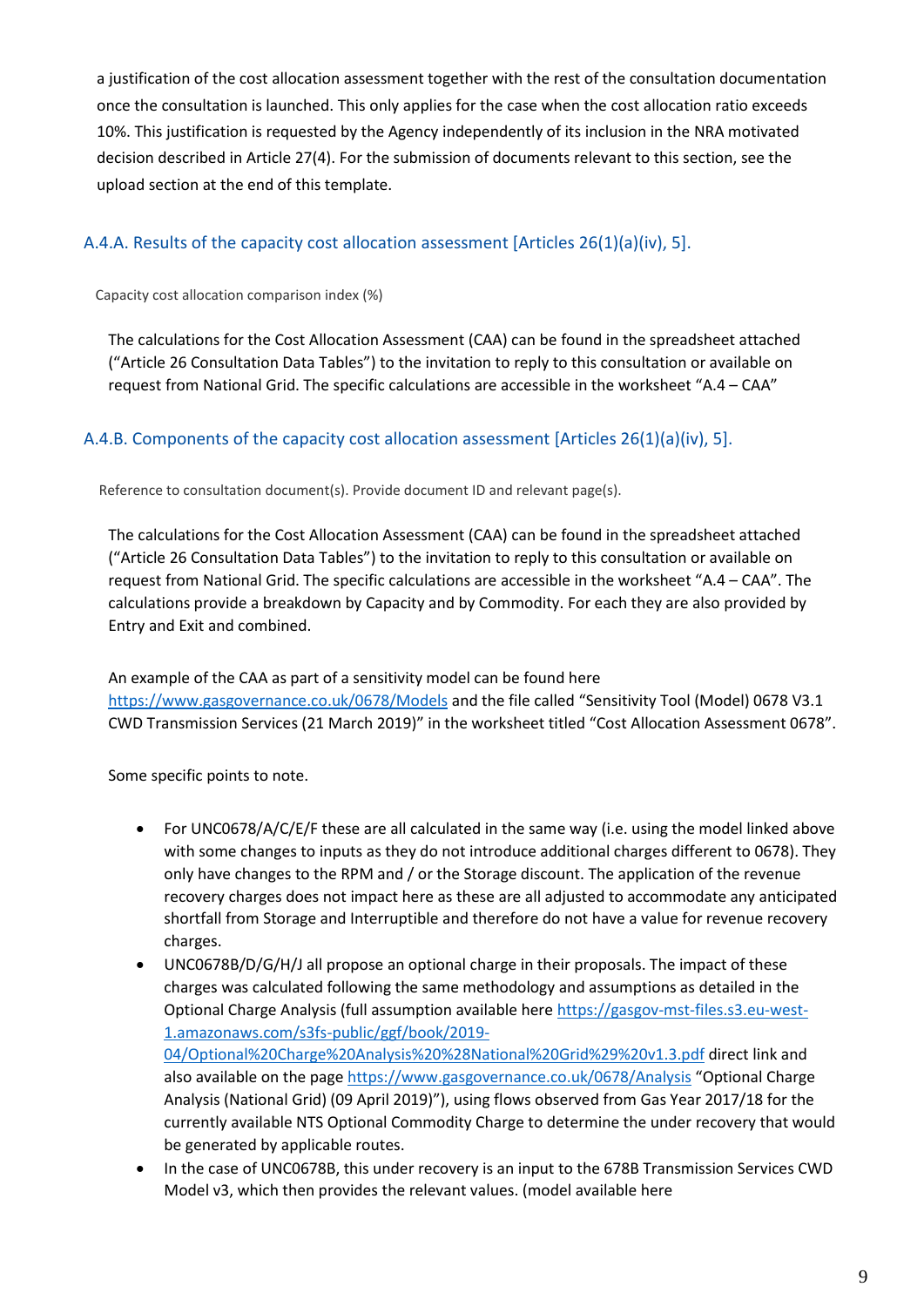<https://www.gasgovernance.co.uk/0678/Models> called "0678B Transmission Services CWD Model v3 (21 March 2019)"

- UNC0678D/G/H/J uses the under recovery and reduce the point specific Entry and Exit FCC values by the relevant quantities as input to the Sensitivity Tool (Model) 0678 V3.1 Transmission Services, along with the relevant RPM is run to provide the relevant values.
- The application of the revenue recovery charges does not impact here as these are all adjusted to accommodate any anticipated shortfall from Optional Charges, Storage and Interruptible and therefore do not have a value for revenue recovery charges
- UNC0678I proposes a Wheeling Charge and an Ireland Security Discount. The values for this modification were generated in the same way as UNC0678D/G/H/J, with the relevant charges under recovery and FCC reductions used as inputs for the Sensitivity Tool (Model) 0678 V3.1 Transmission Services. Both the Wheeling Charge and Ireland Security Discount followed the methodology of using flows observed from Gas Year 2017/18 for the currently available NTS Optional Commodity Charge to determine the use of applicable routes.
- For UNC0678F, where a surrender process is included, it is assumed for this modelling that no surrenders take place. Therefore, 0678F will show the same results as 0678E.

Specific to 0678B additional assumption commentary provided by the proposer:

Assumptions detailed in Optional Charge Analysis.

- (a) Users and routes based on NTS Optional Capacity Charge (OCC) historical flows and revenues from October 2017 to September 2018 (Gas Year 2017/18), replicating Gas Year format of the sensitivity tool.
- (b) Assessment is undertaken at NTS OCC route level basis, not shipper level.
- (c) Assessment is undertaken against Modification UNC0678 as a base case.
- (d) No behavioural changes are assumed. All NTS OCC routes and flows used during Gas Year 2017/18 are considered to use any new optional charge proposed, on the condition the charge is less than the prevailing firm RPM entry and exit prices.
- (e) No consideration is given between users of the proposed optional charges and users that hold Existing Contracts. Optional charge price comparisons are assessed between prevailing firm RPM reference and reserve prices only. Where reference prices are referred to, these are prices from the Sensitivity Model following the first calculation of prices, prior to adjustment for interruptible/off peak or storage/LNG discounts. Therefore these reference prices include multipliers (all set at 1).
- (f) For the purpose of this assessment, the Forecasted Contracted Capacity (FCC) as defined in the FCC Methodology Statement<sup>1</sup> is considered to be 100% accurate.
- (g) For the purpose of calculating adjustments within the sensitivity model, perfect foresight of applicable quantities for the optional charge is assumed in order to give indicative reserve price increases to account for optional charge under recovery.
- (h) It is assumed sufficient capacity has been procured, e.g. capacity bookings are not less than any optional charge related flows
- (i) Any further modification specific sensitivity analysis or assumptions are stated where necessary

## A.4.C. Details of components of the capacity cost allocation assessment [Articles 26(1)(a) (iv), 5].

Description of the calculation, including:

l

<sup>&</sup>lt;sup>1</sup> [https://gasgov-mst-files.s3.eu-west-1.amazonaws.com/s3fs-public/ggf/book/2019-](https://gasgov-mst-files.s3.eu-west-1.amazonaws.com/s3fs-public/ggf/book/2019-03/Forecasted%20Contracted%20Capacity%20v1.0.pdf)

[<sup>03/</sup>Forecasted%20Contracted%20Capacity%20v1.0.pdf](https://gasgov-mst-files.s3.eu-west-1.amazonaws.com/s3fs-public/ggf/book/2019-03/Forecasted%20Contracted%20Capacity%20v1.0.pdf)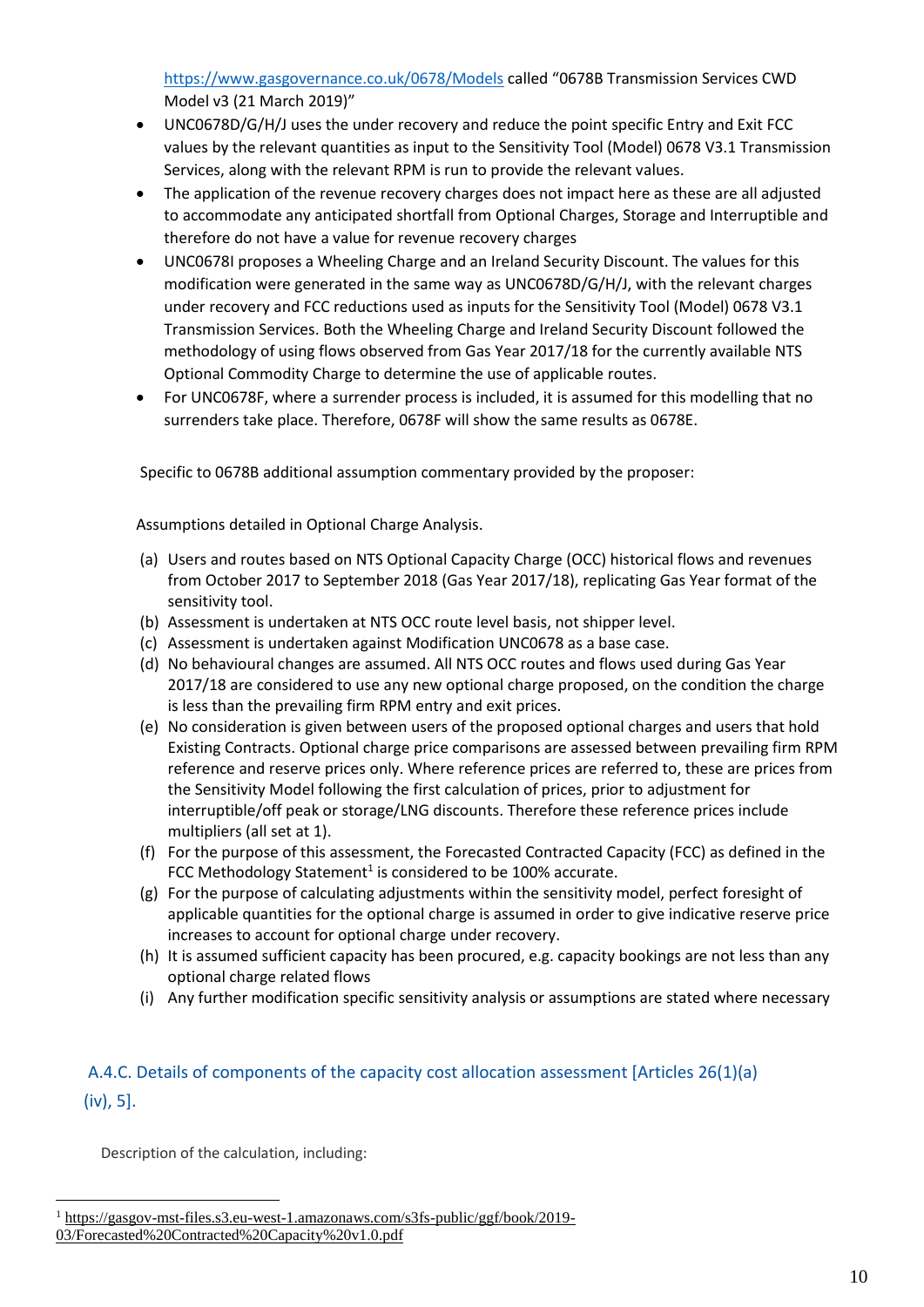- $\bullet$  Details of the cost drivers following Article 5(1)(a).
- Rationale for the combination of capacity cost drivers.
- Where the result of the capacity cost comparison index exceeds 10%, provide the justification for such results.

Reference to consultation document(s). Provide document ID and relevant page(s).

An example of the CAA as part of a sensitivity model can be found here <https://www.gasgovernance.co.uk/0678/Models> and the file called "Sensitivity Tool (Model) 0678 V3.1 CWD Transmission Services (21 March 2019)" in the worksheet titled "Cost Allocation Assessment 0678".

In many instances the CAA will produce values greater than 10%. Typically for a proposal that proposes Postage Stamp, the values will be less than 10% due to the same unit prices for Entry and Exit being applied.

Where values are greater than 10% this is driven by several elements. A value greater than zero reflects the ratio dividing total revenue to capacity for IPs and the same for Non-IPs vary which can vary due to several elements. Having a value higher than 10% can either mean that the average price is higher at IPs to this percentage or that the average price at Non-IPs is higher.

- Use of distance as a driver will mean there are geographic inputs to the CAA and thus can mean that the Non-IP element may have a higher percentage of revenue on average.
- The protection afforded to specific Entry contracts will also have an impact. Therefore, the values are typically higher on Entry than on Exit.
- The FCC attributed to IP and Non-IPs will also be a driving element. Where the ratio between capacity and revenue is the same at Non-IPs and IPs, this will result in a value of 0 (Zero).
- It should also be noted that once the TAR NC is implemented National Grid will no longer offer any long-term capacity at a fixed price.
- Behavioural changes will drive changes to these values over time and as such the values presented are only an indication based on the assumptions under each calculation.
- For information, where modifications propose additional charges or processes (i.e. optional charges, wheeling charges, Ireland Security Discounts and capacity surrender), the CAA will additionally be impacted by the use of these.

## **A.5. Assessment of the proposed reference price methodology in accordance to Article 7 and Article 13 of the Regulation (EC) No. 715/2009 [Article 26(1)(a)(v)]**

The Agency will evaluate the compliance of the RPM against the set of principles laid out in Article 7 [Article 27(2)(b)(1)]. For the purpose of making explicit the criteria that will be used for this analysis, the template provides the following non-exhaustive list of suggestions to follow in the assessment. Quantitative analysis and stakeholder support will be taken by the Agency as evidence. When such proofs are not available, compliance will be reviewed based on the explanations provided.

A.5.A. The RPM should: enable network users to reproduce the calculation of reference prices and their accurate forecast.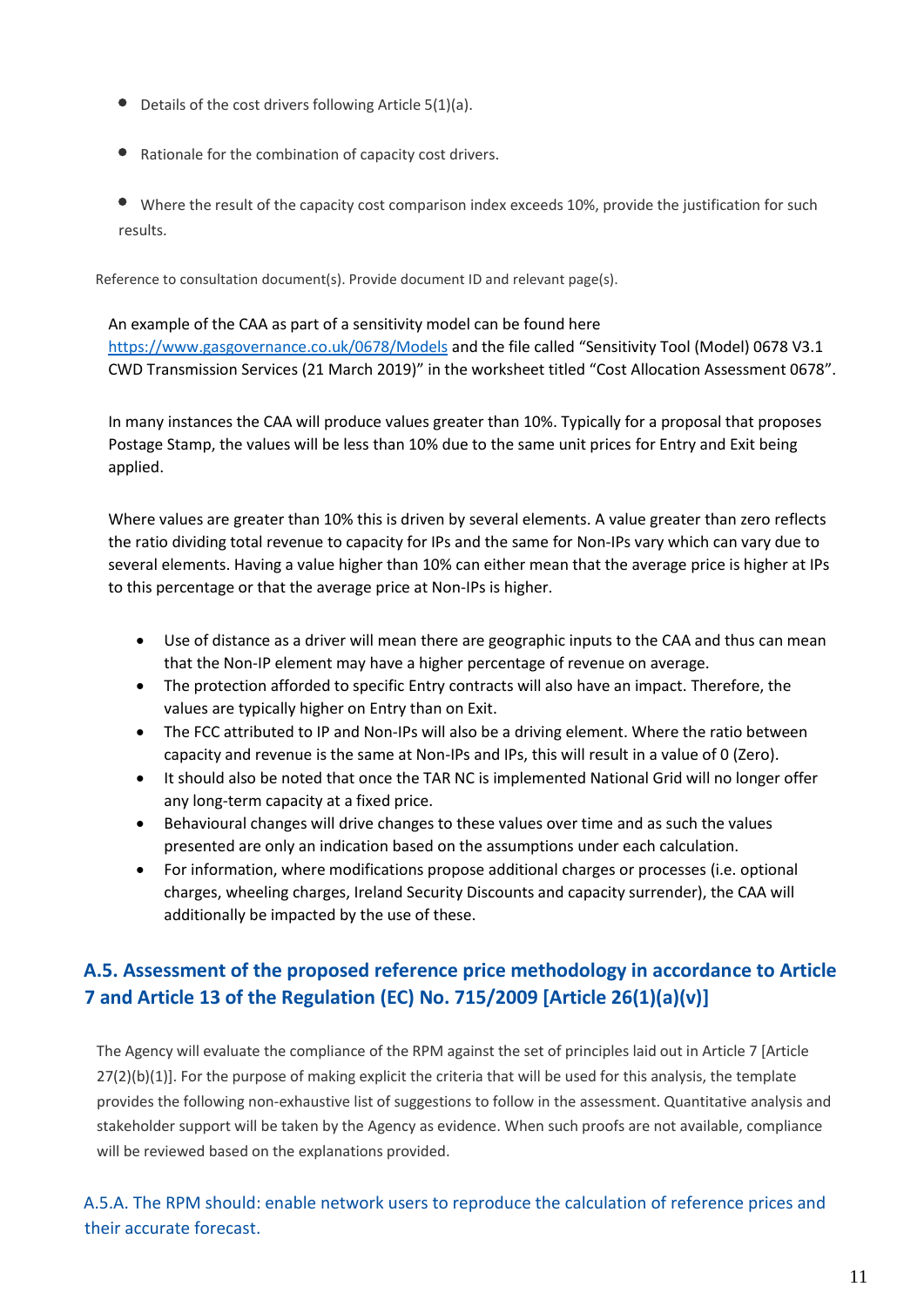The description of the RPM, together with the rest of elements listed in this template should be instrumental to allow replicating the calculation of reference prices. Provide the manner and the order in which these elements are used for the calculation of the RPM.

Reference to consultation document(s). Provide document ID and relevant page(s).

### See UNC Workgroup Report Part II - Section 5 of all listed Modifications. <https://www.gasgovernance.co.uk/0678>

## A.5.B. The RPM shall into account the actual costs incurred for the provision of transmission services considering the level of complexity of the transmission network.

Evaluate the cost reflectivity of the RPM related to the level of complexity and the technical characteristics of the transmission network. The assessment can be based on elements such as:

- How do the level of complexity and the technical characteristics of the transmission network influence the choice of RPM?
- Is the use or non-use of locational signals related to the level of complexity and the technical characteristics of the transmission network?
- How does the choice of E/E split affect the cost reflectivity of reference prices?
- $\bullet$  How do reference prices at E/E points relate to the underlying costs of the network?
- Indicate any other elements of the RPM relevant to assess the cost reflectivity of the RPM

Reference to consultation document(s). Provide document ID and relevant page(s).

The CWD RPM was chosen by National Grid for 0678 as the NTS is a highly-meshed network where gas from any entry point can be delivered to any exit point. As there are considerable differences in the distance between points it was considered that a CWD approach was more cost reflective than Postage Stamp in allocating costs/revenues using a combination of capacity and distance drivers.

This generates differentiated prices - this is not the same as location signals which the prevailing RPM generates. Our current RPM is designed to provide efficient investment signals but as we now have a mature network it is considered more appropriate to move to a RPM which is reflective of operational costs. The proposed RPM approaches all yield more stable, less volatile and predictive prices than the current methodology.

Only a 50/50 split was considered in consultations with stakeholders and no proposals were raised to deviate from this.

The reference prices set aim to collect our target Transmission Services revenue which itself is based on the allowed revenue reflective of the underlying costs of the network.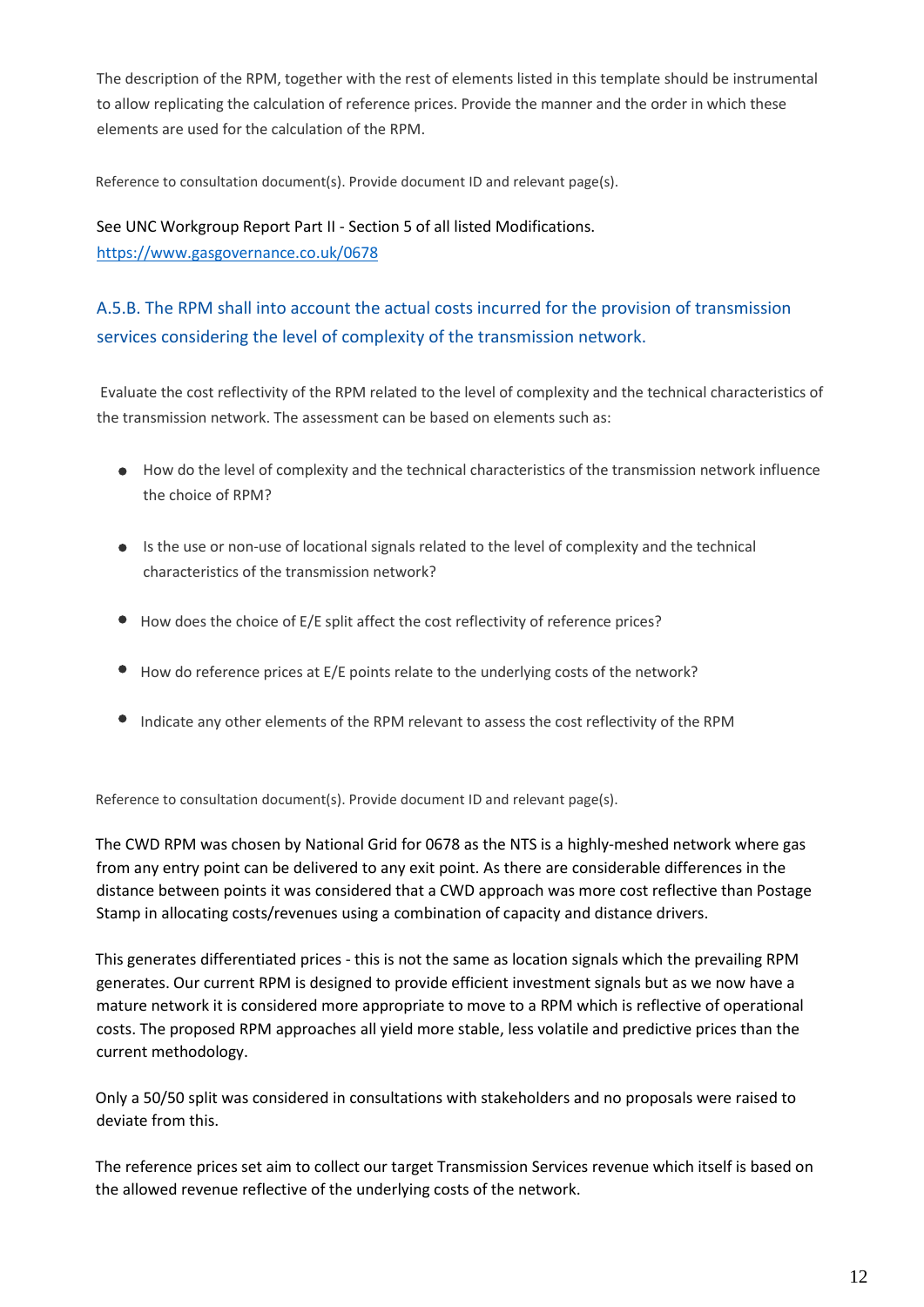### A.5.C. The RPM shall ensure non-discrimination and shall prevent undue cross-subsidisation including by taking into account the cost allocation assessments set out in Article 5.

Evidence for the assessment should take into account the cost allocation assessment, which checks the nondiscrimination between two predefined groups of network users. Other means can be used to check nondiscrimination between other groups of network users. Provide reference to consultation document(s). Provide document ID and relevant page(s).

See answers for A.4.B and A.4.C. In addition to these see Section 7 (Relevant Objectives) of all proposals [https://www.gasgovernance.co.uk/0678/.](https://www.gasgovernance.co.uk/0678/)

Some proposers have submitted additional or specific information to National Grid following an option to submit material. This is shown below. Not all proposers provided additional material however material supporting and providing additional information for the modifications can be found in the modification documentation<https://www.gasgovernance.co.uk/0678> and in each of the proposals and Part I the Part II Draft Modification Reports.

Some specific contributions provided for 0678D. This is provided below as submitted to National Grid.

- The use of CWD generally ensures fair treatment across all points.
- CWD (as well as PS), though, is not cost reflective in relation to flows on the network resulting in unrealistically high transmission charges for those exit points located close to entry points.
- The introduction of an OCC, which is based on a proxy of the costs of building and maintaining a pipeline of equivalent size and distance, goes some way to rectifying this anomaly, delivering benefits to all users of the network by discouraging NTS bypass.
- Because OCC costs are reflective of the distance and pipeline capacity between the relevant points, the OCC ensures that NTS bypasses are limited to cases where the realistic costs of a private development does not exceed the costs of using the NTS.
- The social benefits of flows being accommodated on the NTS are not considered in the derivation of the OCC. these benefits will include, but are not limited to: a reduction in the average cost of using the NTS for all users; enhanced security of supply through the delivery of gas into the NTS which might otherwise be routed to other, cheaper destinations; improved market liquidity through the delivery of gas supplies which otherwise may have been diverted to alternative destinations.
- As such the cost of OCC is reflective of the costs of building and maintaining a bypass pipeline while understating the benefits which increased utilisation of the NTS brings to all users. In this case the users and customers of OCC are providing a cross subsidy to non- OCC users.
- NGG has provided analysis showing the revenues raised by OCC and the resultant impacts on non-OCC users. on the basis that the OCC is cost reflective, notwithstanding the exclusion of the quantification of the benefits of OCC, then it is the case that the service is not discriminatory and there are no cross subsidies, except where it can be shown that OCC brings wider benefits to all users of the NTS.
- Were OCC not included in the charging methodology then there is a clear case of discrimination and cross subsidy due to the shortcomings of CWD in correctly reflecting flows between points. In this case, private pipelines would be constructed to bypass the NTS, which would deny all users access to the benefits delivered by greater utilisation of the NTS.

Some specific contributions provided for 0678E and 0678F. This is provided below as submitted to National Grid.

The use of CWD ensures fair treatment across all points based on two main cost drivers: distance and capacity.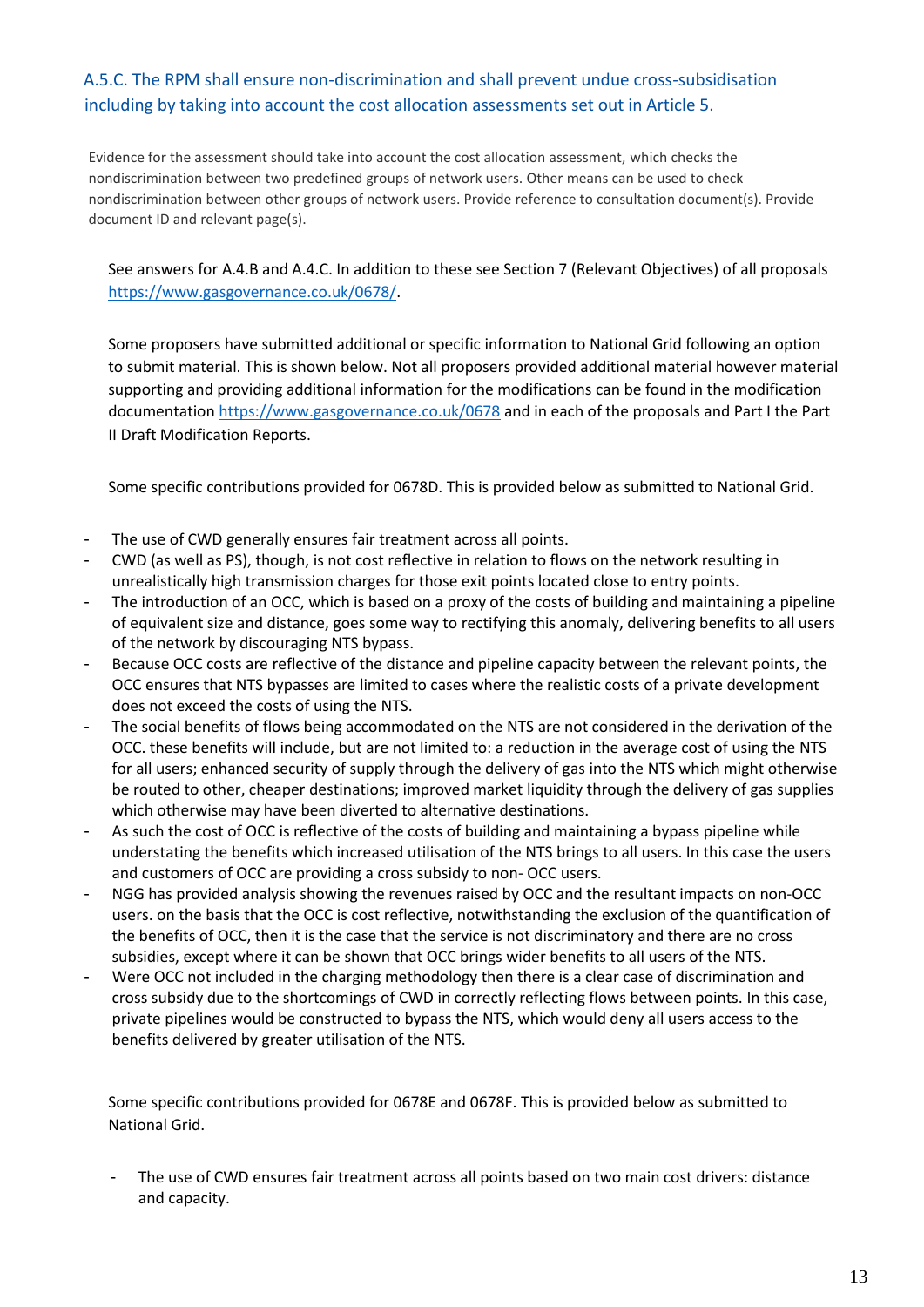The application of an 80% discount at storage, ensures that the costs and benefits associated with the location of storage within the network and its operational characteristics are more properly reflected in the transmission charging methodology. Where charges are more cost reflective then incidences of discrimination and cross subsidisation are reduced. Material supporting the application of an 80% discount has been provided by WWA and Storengy and can be foun[d https://gasgov-mst](https://gasgov-mst-files.s3.eu-west-1.amazonaws.com/s3fs-public/ggf/book/2019-02/WWA%20GSOG%20NTS%20CapacityDiscountsReport270219finaldraftv0%205.pdf)[files.s3.eu-west-1.amazonaws.com/s3fs-public/ggf/book/2019-](https://gasgov-mst-files.s3.eu-west-1.amazonaws.com/s3fs-public/ggf/book/2019-02/WWA%20GSOG%20NTS%20CapacityDiscountsReport270219finaldraftv0%205.pdf) [02/WWA%20GSOG%20NTS%20CapacityDiscountsReport270219finaldraftv0%205.pdf](https://gasgov-mst-files.s3.eu-west-1.amazonaws.com/s3fs-public/ggf/book/2019-02/WWA%20GSOG%20NTS%20CapacityDiscountsReport270219finaldraftv0%205.pdf) and [https://gasgov-mst-files.s3.eu-west-1.amazonaws.com/s3fs-public/ggf/book/2019-](https://gasgov-mst-files.s3.eu-west-1.amazonaws.com/s3fs-public/ggf/book/2019-04/GCR%20Gas%20Storage%20Benefits%20Document%20%28provided%20by%20Alex%20Nield%2003April19%29.pdf) [04/GCR%20Gas%20Storage%20Benefits%20Document%20%28provided%20by%20Alex%20Nield%2](https://gasgov-mst-files.s3.eu-west-1.amazonaws.com/s3fs-public/ggf/book/2019-04/GCR%20Gas%20Storage%20Benefits%20Document%20%28provided%20by%20Alex%20Nield%2003April19%29.pdf)

[003April19%29.pdf](https://gasgov-mst-files.s3.eu-west-1.amazonaws.com/s3fs-public/ggf/book/2019-04/GCR%20Gas%20Storage%20Benefits%20Document%20%28provided%20by%20Alex%20Nield%2003April19%29.pdf)

- By excluding storage points from the application of the revenue recovery charge this ensures that flows to and from storage are not double charged. Further it ensures that where capacity has been acquired by a storage operator for onward sale to storage customers it ensures that storage operators are not unduly penalised. In short, the exclusion of revenue recovery charges on adjusted capacity at storage will ensure that storage owners are able to offer storage services to the third party users on an equivalent basis to users who acquired capacity prior to and including 05 April 2017. In addition, it is consistent with Ofgem's GTCR conclusions. More details can be found in the modification proposals.
- In relation to mod 678F, the ability to surrender entry capacity is not relevant to the RPM and is not considered in the EU TAR.

Some specific contributions provided for 0678G and 0678H. This is provided below as submitted to National Grid.

- The use of CWD or Postage Stamp ensures fair treatment across all points. CWD is based on two main cost drivers: distance and capacity postage stamp recognises that the network is fully expanded and historical costs associated with its development are sunk and unrelated to distance. The fact that the NTS is a highly meshed network and the use of distance as a cost driver, where such distances bear little or no relationship to actual flows, means that postage stamp is a more suitable charging methodology.
- The introduction of an OCC, which is based on a proxy of the costs of building and maintaining a pipeline of equivalent size and distance, ensures that NTS bypasses are limited to such cases where the costs of private development exceed the costs of using the NTS, where those costs are reflective of the distance and pipeline capacity between the relevant points.
- The social benefits of flows being accommodated on the NTS are not considered in the derivation of the OCC. These benefits will include, but are not limited to; a reduction in the average cost of using the NTS for all users; enhanced security of supply through the delivery of gas into the NTS which might otherwise be routed to other, cheaper destinations; improved market liquidity through the delivery of gas supplies which otherwise may have been diverted to alternative destinations.
- As such the cost of OCC is reflective of the costs of building and maintaining a bypass pipeline while understating the benefits which increased utilisation of the NTS brings to all users. In this case the users and customers of OCC are providing a cross subsidy to non-OCC users.
- The CWD and postage stamp RPMs are not cost reflective in relation to flows on the network resulting in unrealistically high transmission charges for those exit points located close to entry points. The OCC goes some way to rectifying this anomaly, delivering benefits to all users of the network by discouraging NTS bypass.
- NGG has provided analysis showing the revenues raised by OCC and the resultant impacts on non-OCC users. On the basis that the OCC is cost reflective, notwithstanding the exclusion of the quantification of the benefits of OCC, then it is the case that the service is not discriminatory and there are no cross subsidies, except where it can be shown that OCC brings wider benefits to all users of the NTS.
- Were OCC not included in the charging methodology then there is a clear case of discrimination and cross subsidy due to the shortcomings of both CWD and PS in correctly reflecting flows between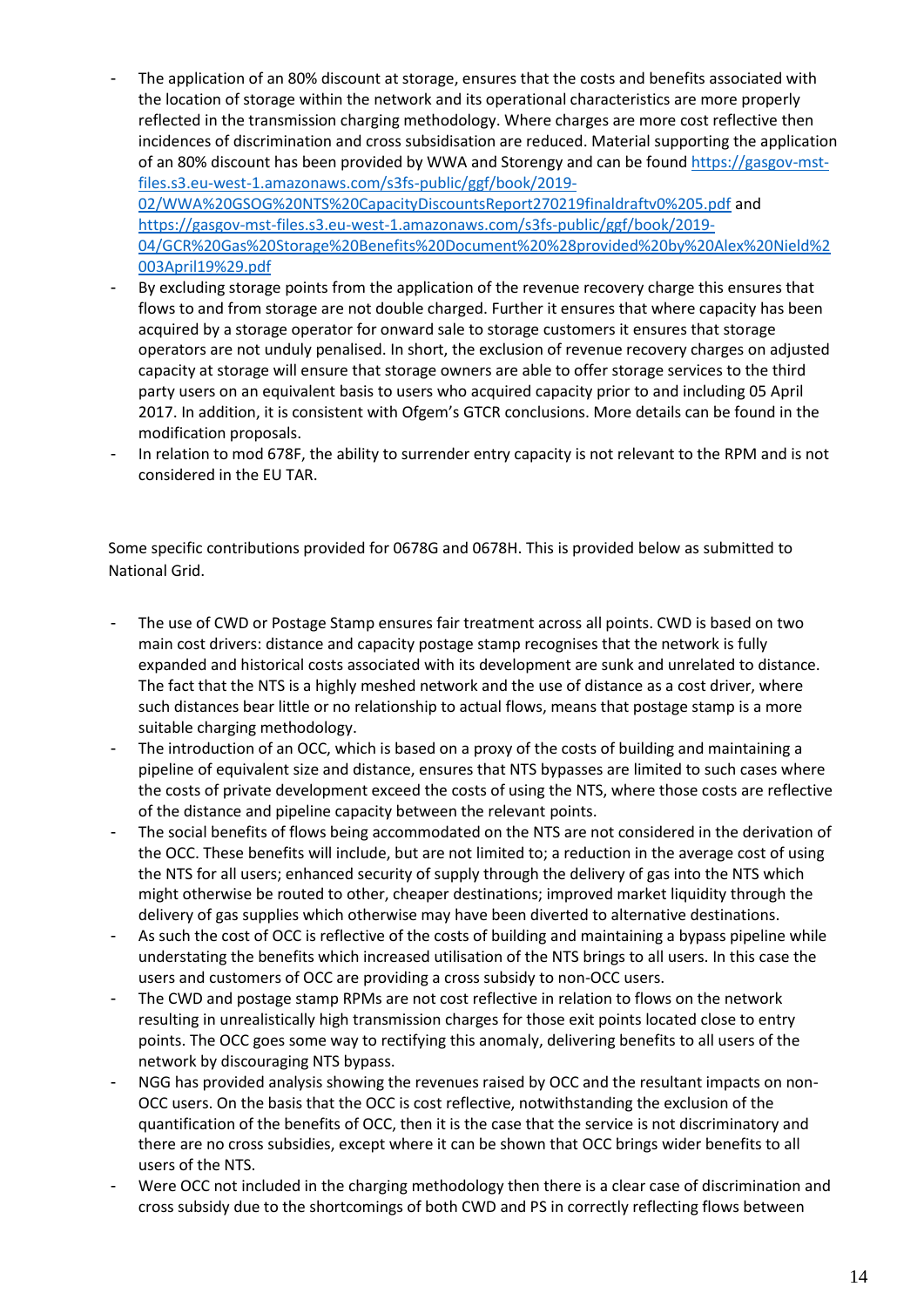points. In this case, private pipelines would be constructed to bypass the NTS, which would deny all users access to the benefits delivered by greater utilisation of the NTS

A.5.D. The RPM shall ensure that significant volume risk related particularly to transports across an entry-exit system is not assigned to final customers within that entry-exit system.

Explain how the variation in transit flows affects reference prices for final consumers. The assessment can be based on elements such as:

- The contribution of the E/E split to the risk bared by final consumers.
- Are there any ex-ante splits of revenues for the purpose of intra-system and cross-system users?

Reference to consultation document(s). Provide document ID and relevant page(s).

See answer to A.5.C

#### A.5.E. The RPM shall ensure that the resulting reference prices do not distort cross-border trade.

Refer at least to the effect of the E/E split on cross-border trade. Provide reference to consultation document (s). Provide document ID and relevant page(s).

See answer to A.5.C.

## **A.6. Comparison with the CWD methodology [Article 8] accompanied by the indicative reference prices subject to consultation set out in Article 26 (1)(a)(iii)**

A.6.A. Where the proposed reference price methodology is other than the capacity weighted distance reference price methodology detailed in Article 8, a comparison between both methodologies should be performed [Articles 26(1)(a)(vi), 8].

The comparison should be performed with an appropriate level of detail and should enable stakeholders to identify the main differences, advantages and disadvantages of the compared methodologies. The following non-exhaustive list provides relevant elements that can guide the comparison:

- Differences, if any, in the input parameters for each of the methodologies such as input parameters (e.g.: technical and forecasted capacity), ratios for the allowed or target revenue listed in Article 30(1)(b)(v) and discounts to storage and LNG.
- Differences in the manner in which each of the methodologies reflect the level of complexity and the technical characteristics of the transmission network.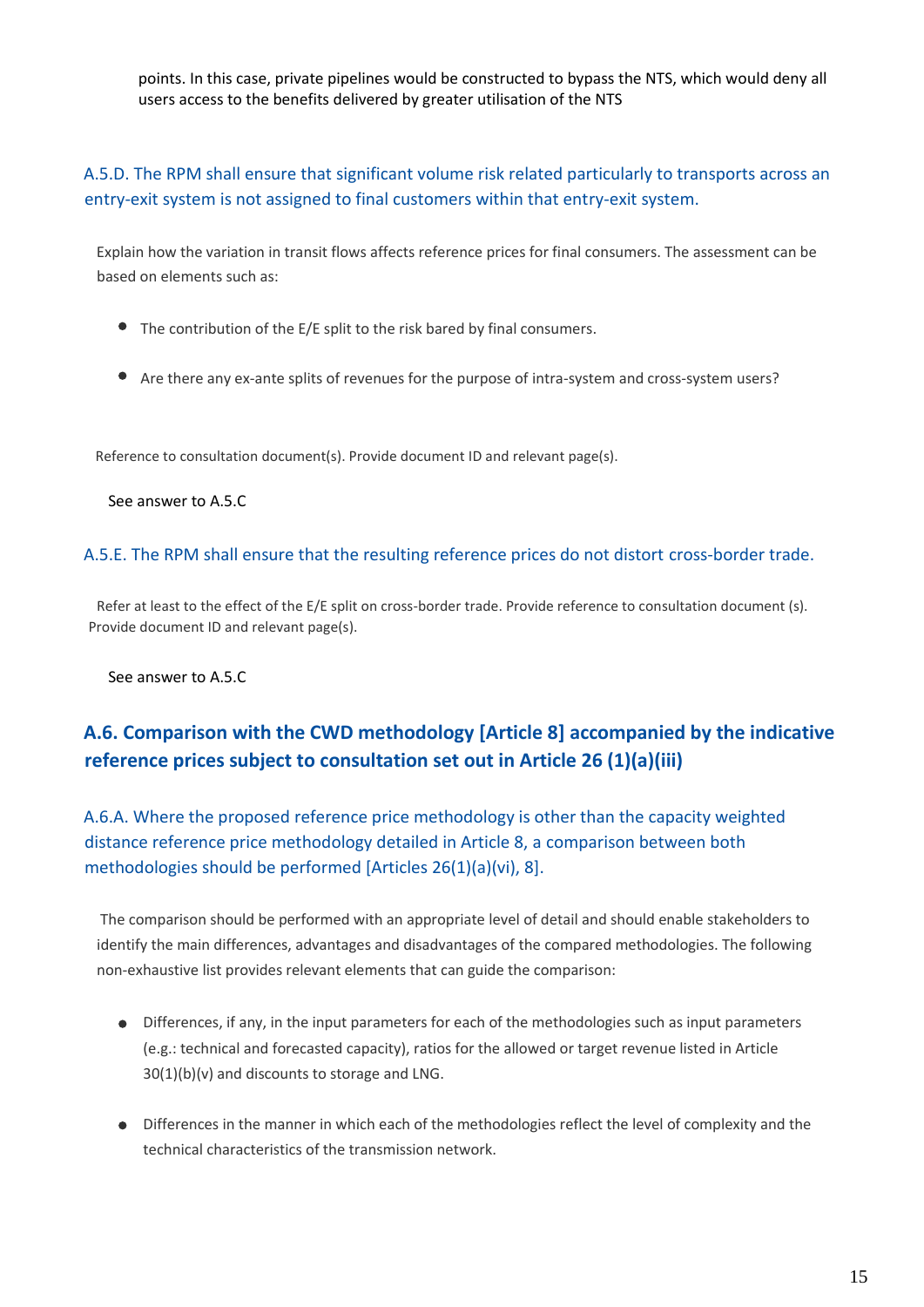- Relation of each of the methodologies to the principles laid out in Article 7.
- Cost allocation assessment in Article 5.

Provide the same parameters and assumptions used for the CWD as for the proposed RPM, highlighting the differences, if any. When the parameters used for each of the methodologies are different, indicate and follow through the differences in reference prices.

Reference to consultation document(s). Provide document ID and relevant page(s).

A set of counterfactual prices have been produced using the same inputs as those used in A.3. The key difference is the approach for certain aspects.

The counterfactual is using a CWD model and follows the calculation for CWD outlined in Article 8.

The counterfactual:

- CWD based;
- Revenue values as per other modifications;
- Assumes no Existing Contracts (so all capacity is subject to floating prices therefore no specific treatment needed);
- Multipliers set to 1;
- Interruptible discount set to 0%;
- Storage discount set to 50%.
- Prices (when adjusted) are only via the RPM for the anticipated shortfall from the storage discount.

### A.6.B. Comparison of indicative reference prices at each entry point and at each exit point of the proposed RPM and the CWD detailed in Article 8.

Reference to consultation document(s). Provide document ID and relevant page(s).

To provide illustrative charges for each of the proposals and to compare to the counterfactual, National Grid has produced a set of these and these are available as an attachment to the invitation to respond to this consultation. Or they are available on request. The specific worksheets in the spreadsheet are "A.3 Entry Data" and "A.3 Exit Data" for indicative prices and "A.6 Entry Counterfactual" and "A.6 Exit Counterfactual" for the counterfactual prices.

## **B. Allowed or Target Revenue of the TSO [Article 26(1)(b)]**

## **B.7. Indicative information set out in Article 30(1)(b)(i), (iv) and (v)**

### B.7.A. Allowed or target revenue, or both, of the transmission system operator [Articles 26 (1)(b), 30(1)(b)(i)].

- If allowed and target revenue are both used, provide detail for each case.
-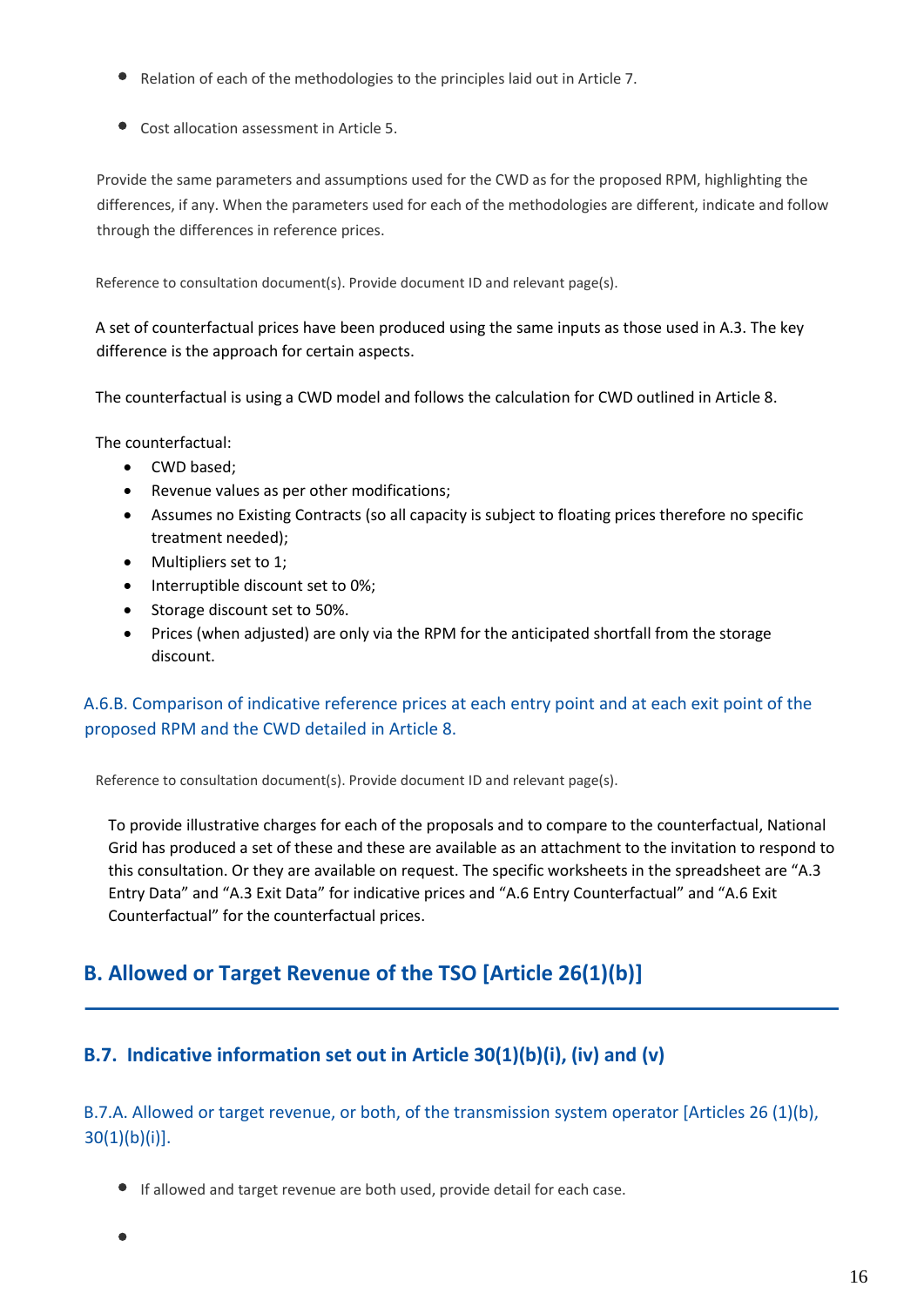In the case of multiple TSOs, indicate the approach adopted. In the case where the NRA is carrying out the consultation, provide the reference where the information on allowed or target revenue for each TSO can be found.

**Units: currency/year** 

Description.

The parameter used is the portion of the Allowed Revenue to be recovered through Transmission Services.

Reference to consultation document(s). Provide document ID and relevant page(s).

The Transmission Services Revenue to recover is outlined in Section 5 of the proposals [https://www.gasgovernance.co.uk/0678/.](https://www.gasgovernance.co.uk/0678/)

### B.7.B. Transmission services revenue [Articles 26(1)(b), 30(1)(b)(iv)].

Description (Units: currency/year)

An example of the revenue values and how these are used for any tariff years are contained in this published illustrative model for UNC0678 available as file named "Sensitivity Tool (Model) 0678 V3.1 CWD Transmission Services (21 March 2019)" as downloadable Excel file on the page [https://www.gasgovernance.co.uk/0678/Models.](https://www.gasgovernance.co.uk/0678/Models) The data for FCC can be seen in the Entry Prices or Entry Prices tabs when modelling the specific year. Units are in £ and p (and will be displayed accordingly for the particular step in the calculation) and the tariff year runs from 1 October to 30 September, inclusive.

Revenue values in this example model are shown in the "User Inputs" worksheet, Cell C10. The linked sheet can be unhidden if required.

Reference to consultation document(s). Provide document ID and relevant page(s).

See Cell C10 in the User Input sheet in CWD model as described above.

#### B.7.C. Capacity-commodity split of the transmission services revenue.

Breakdown between the revenue from capacity-based transmission tariffs and the revenue from commodity-based transmission tariff [Articles 26(1)(b), 30(1)(b)(v)(1)].

Revenue from recovered from capacity-based transmission tariffs, %:

There are no proposed commodity charges.

Revenue from recovered from commodity-based transmission tariffs, %:

There are no proposed commodity charges.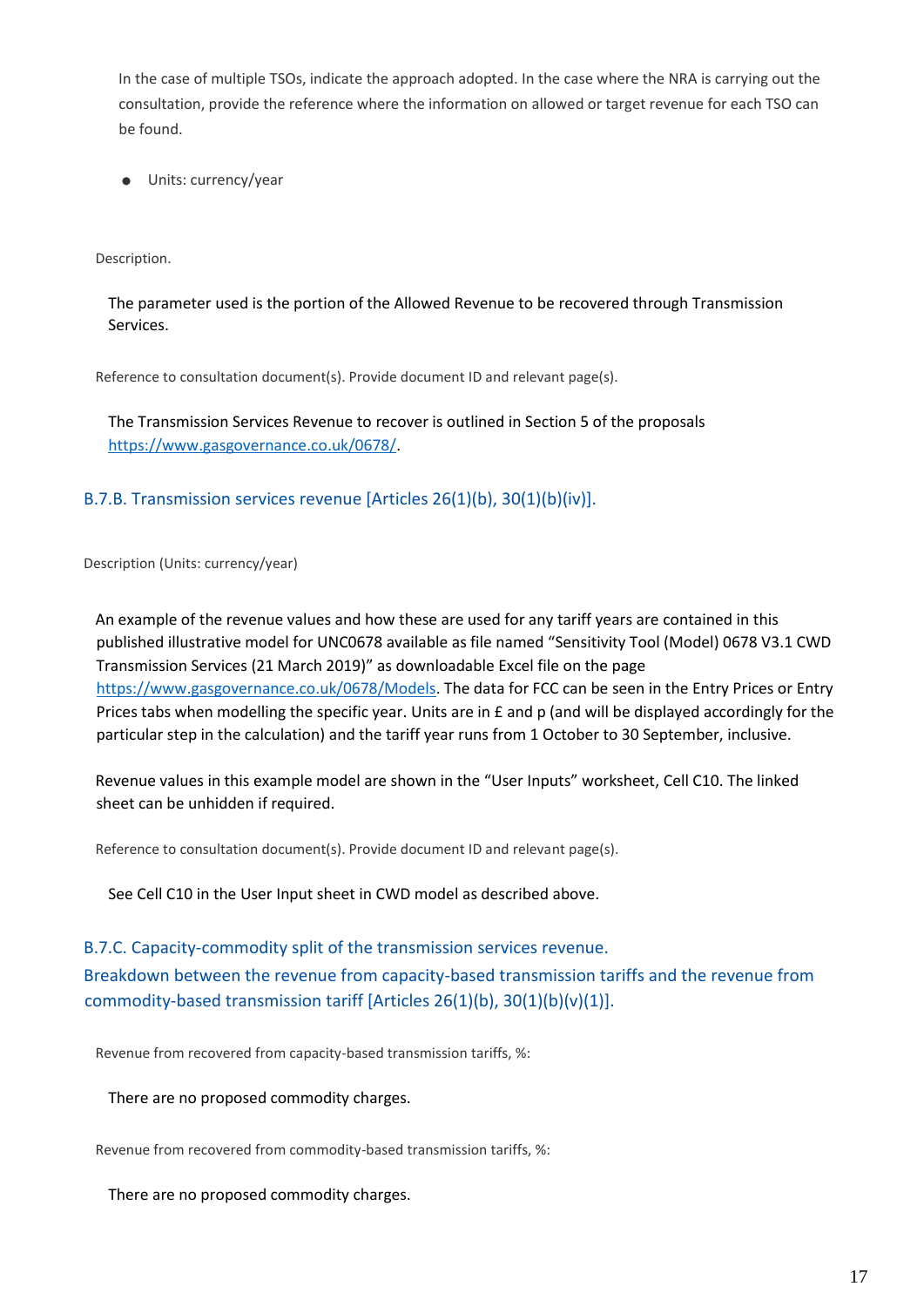Reference to consultation document(s). Provide document ID and relevant page(s).

There are no proposed commodity charges.

B.7.D. Entry-exit split of the transmission services revenue.

Breakdown between the revenue from capacity-based transmission tariffs at all entry points and the revenue from capacity-based transmission tariffs at all exit points [Articles 26 (1)(b),  $30(1)(b)(v)(2)$ ].

Revenue from capacity-based transmission tariffs at all entry points, %:

50%

Revenue from capacity-based transmission tariffs at all exit points, %:

50%

Reference to consultation document(s). Provide document ID and relevant page(s).

The current split is 50:50 and there is no proposal to change this.

B.7.E. Intra-system/cross-border split of the transmission services revenue.

Breakdown between the revenue from domestic network users at both entry points and exit points and the revenue from cross-border network users at both entry points and exit points calculated as set out in Article 5, [Articles  $26(1)(b)$ ,  $30(1)(b)(v)(3)$ ]

Revenue from domestic network users at entry points and exit points, %:

The revenue from domestic network users under each of the proposals can be identified within the Cost Allocation Assessment worksheet from the individual models with the results available in the spreadsheet attached ("Article 26 Consultation Data Tables") to the invitation to respond to this consultation. Or available on request.

Revenue from cross-border network users at entry points and exit points, %:

As above.

Reference to consultation document(s). Provide document ID and relevant page(s).

All proposed models, where they were provided as part of the 0678 development and workgroup processes can be seen at<https://www.gasgovernance.co.uk/0678/Models>

# **C. Information on commodity based and non-transmission tariffs [Article 26(1)(c)]**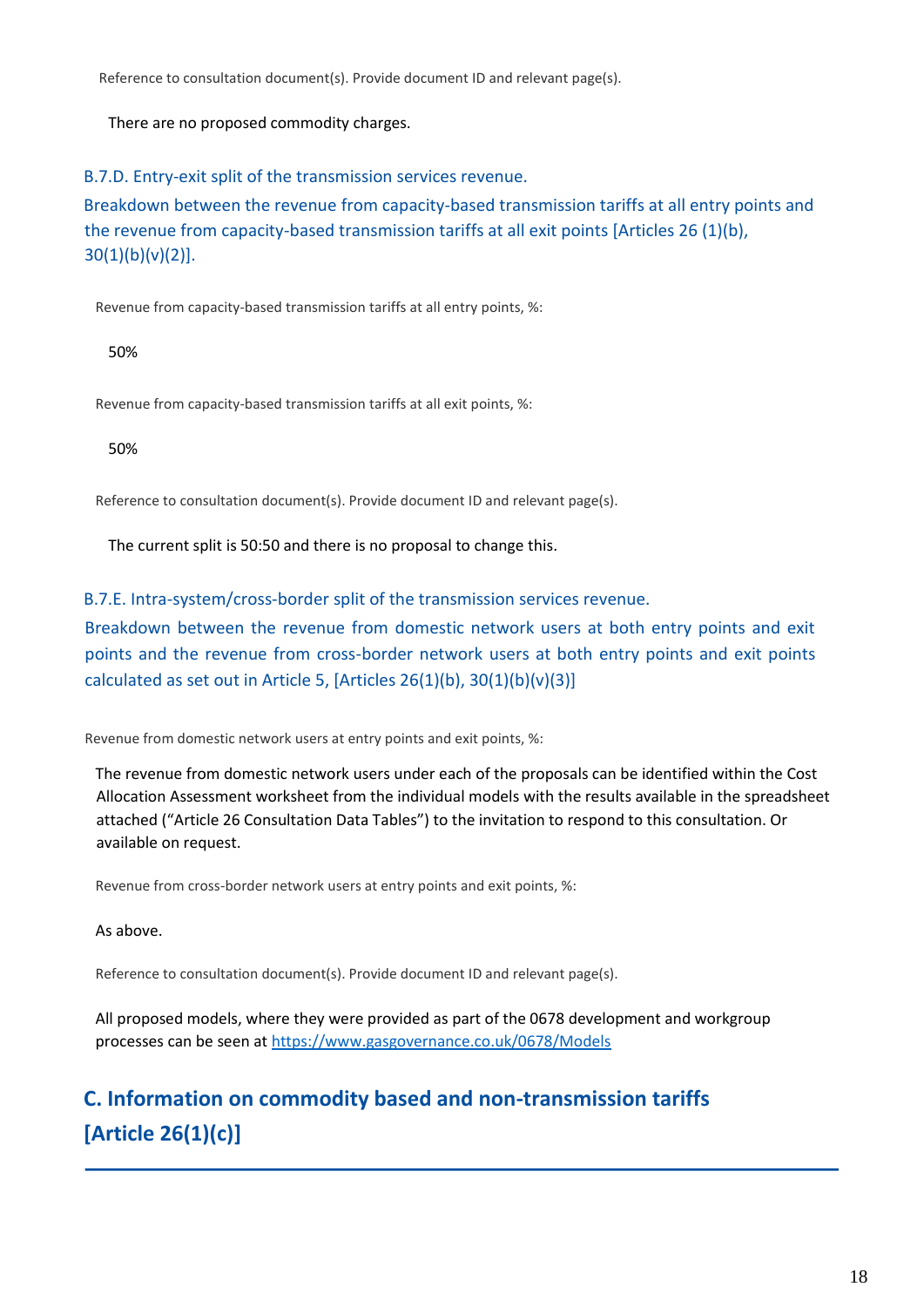Following Article 27(2), the Agency shall analyse the compliance of the criteria used for setting commoditybased tariffs as set out in Article 4(3), and of the criteria used for setting non-transmission tariffs as set out in Article 4(4). The analysis of compliance will be based on the terms listed in this section.

## **C.8. Flow based charge. Information on commodity-based transmission tariffs referred to in Article 4(3) [Article 26(1)(c)(i)]**

Do you apply a flow based charge?

No

## **C.9. Complementary revenue recovery charge: Information on commodity based transmission tariffs referred to in Article 4(3) [Article 26(1)(c)(i)]**

Do you use a complementary revenue recovery charge?

No. Revenue recovery charges for Transmission Services are capacity based and are not proposed to be commodity based. For information, where used these are outlined in Section 5 of the proposals. [https://www.gasgovernance.co.uk/0678/.](https://www.gasgovernance.co.uk/0678/) A summary of the overall RPM and associated charges can be found here [https://www.gasgovernance.co.uk/0678/comparison.](https://www.gasgovernance.co.uk/0678/comparison)

### C.9.A. The manner in which they are set  $[Articles 26(1)(c)(i)(1), 4(3)(b)].$

Provide description, rationale and the extent to which the complementary revenue recovery charge is used.

N/A

Reference to consultation document(s). Provide document ID and relevant page(s).

N/A

### C.9.B. The share of the allowed forecasted to be recovered from such tariffs or target revenue  $[Articles 26(1)(c)(i)(2), 4(3)(b)].$

Share of transmission service revenue (allowed or target revenue) to be recovered by complementary revenue recovery charges.

N/A

Reference to consultation document(s). Provide document ID and relevant page(s).

N/A

C.9.C. The indicative complementary revenue recovery charge [Articles 26(1)(c)(i)(3), 4(3) (b)].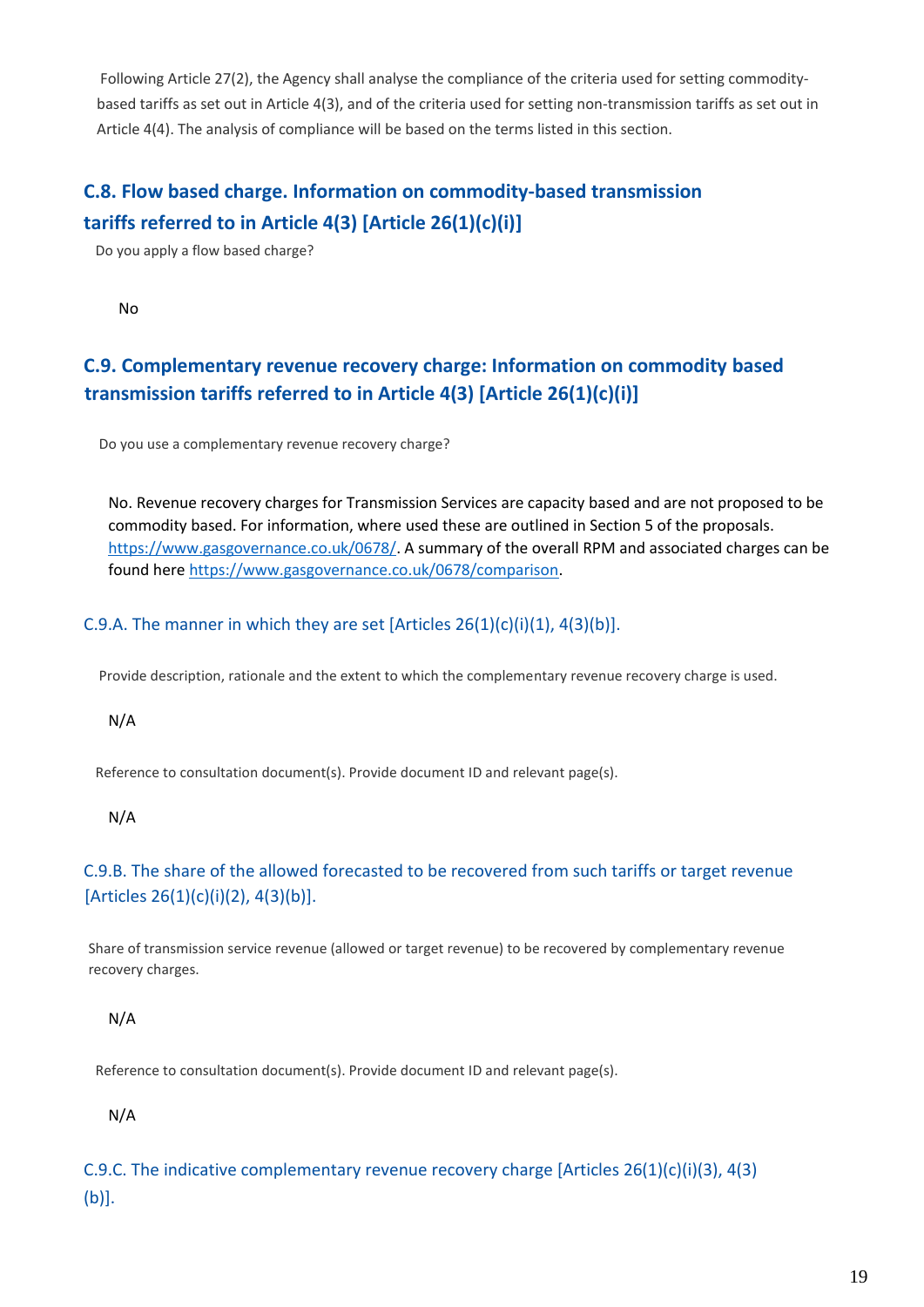Description:

N/A

Reference to consultation document(s). Provide document ID and relevant page(s).

N/A

## **C.10. Information on non-transmission services provided to network users [Article 26(1)(c)(ii)]**

Are there non-transmission services provided to network users on the bases of a non-transmission service tariff methodology?

Yes

Comments, if relevant.

There are a series of charges that do not fall under the definition of Transmission Services as defined in Article 4.1 of TAR NC. It is proposed to treat these as Non-Transmission Services.

#### C.10.A. Non-transmission service tariff methodologies [Articles 26(1)(c)(ii)(1), 4(1)].

Provide:

- List of services considered as non-transmission service based on the criteria laid out in Article 4(1).
- Users to which each of the non-transmission services applies. Indicate if it is not possible to identify the beneficiary of the non-transmission service.
- Explanation of the non-transmission tariff methodology provided per service.  $\blacksquare$

Description:

Non-Transmission Services Revenue is recovered through a number of charges. These are:

- General Non-Transmission Services Entry and Exit Charges;
- St Fergus Compression Charges;
- NTS Metering Charges;
- DN Pensions Deficit charges;
- Shared Supply Meter Point Administration charges;
- Allocation Charges at Interconnectors

Reference to consultation document(s). Provide document ID and relevant page(s).

These are common across all proposals (in terms of them being included). Some have some subtle changes on how they are calculated (notably the General Non Transmission Charge) due to any specific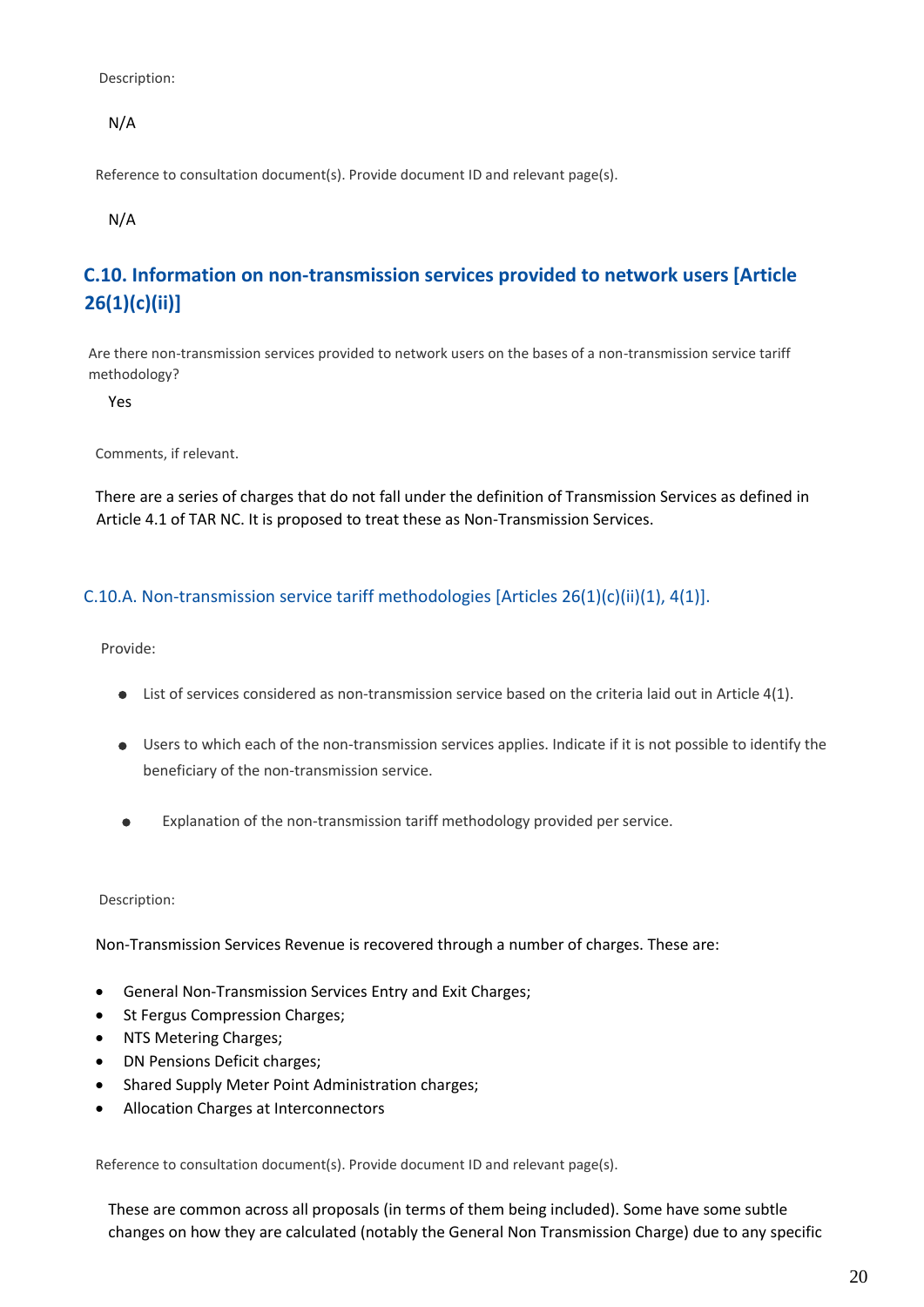treatment of optional charges. Where these impact this charge it can be seen in the specific proposal [https://www.gasgovernance.co.uk/0678/a](https://www.gasgovernance.co.uk/0678/)nd also summarised on the comparison table [https://www.gasgovernance.co.uk/0678/comparison.](https://www.gasgovernance.co.uk/0678/comparison)

An example of listing Non Transmission can be seen in 0678 [https://gasgov-mst-files.s3.eu-west-](https://gasgov-mst-files.s3.eu-west-1.amazonaws.com/s3fs-public/ggf/book/2019-03/Modification%200678%20v4.0.pdf)[1.amazonaws.com/s3fs-public/ggf/book/2019-03/Modification%200678%20v4.0.pdf](https://gasgov-mst-files.s3.eu-west-1.amazonaws.com/s3fs-public/ggf/book/2019-03/Modification%200678%20v4.0.pdf) (pp 17-18, 26-28)

### C.10.B. Share of the allowed or target revenue forecasted to be recovered from such tariffs, [Articles 26(1)(c)(ii)(2)]

Share of the allowed or target revenue forecasted to be recovered from non-transmission service tariffs. Provide, if possible, details per type of non-transmission service.

|                             | 2019/20         | 2020/21          | 2021/22          | 2022/23         |
|-----------------------------|-----------------|------------------|------------------|-----------------|
| <b>Forecast Target Non-</b> | £224.3m         | £212.5m          | £219.4m          | £227.6m         |
| <b>Transmission Service</b> | (24% of allowed | (21% of allowed) | (21% of allowed) | (21% of allowed |
| Revenue (£m)                | revenue)        | revenue)         | revenue)         | revenue)        |

Reference to consultation document(s). Provide document ID and relevant page(s).

See different year sheets within non-transmission services model. <https://www.gasgovernance.co.uk/0678/models> and specifically "Sensitivity Tool (Model) 0678 V3 Non Transmission Services (15 March 2019)" provides illustrative charges for Non Transmission Services.

## C.10.C. The manner in which the associated non-transmission services revenue is reconciled as referred to in Article 17(3) [Articles 26(1)(c)(ii)(3), 17(3)].

Provide details about how is the reconciliation done including the use of a regulatory account, the split of regulatory accounts into sub-accounts, and the use of separate accounts.

Non-Transmission Services Entry and Exit Charges are reconciled within a single account. This includes the revenue from the DN Pensions Charges, NTS Meter Maintenance Charges, St. Fergus Compressor Charges, Shared Supply Meter Point Administration Charges and Allocation Charges at Interconnectors.

Reference to consultation document(s). Provide document ID and relevant page(s).

An example of listing Non Transmission can be seen in 0678 [https://gasgov-mst-files.s3.eu-west-](https://gasgov-mst-files.s3.eu-west-1.amazonaws.com/s3fs-public/ggf/book/2019-03/Modification%200678%20v4.0.pdf)[1.amazonaws.com/s3fs-public/ggf/book/2019-03/Modification%200678%20v4.0.pdf](https://gasgov-mst-files.s3.eu-west-1.amazonaws.com/s3fs-public/ggf/book/2019-03/Modification%200678%20v4.0.pdf) (pp 17-18, 26-28)

C.10.D. Indicative non-transmission tariffs for non-transmission services to network users [Articles  $26(1)(c)(ii)(4)].$ 

Formula and description:

Details can be found in the Uniform Network Code (section Y): [https://www.gasgovernance.co.uk/sites/default/files/ggf/page/2018-01/TPD%20Section%20Y%20-](https://www.gasgovernance.co.uk/sites/default/files/ggf/page/2018-01/TPD%20Section%20Y%20-%20Charging%20Methodologies.pdf) [%20Charging%20Methodologies.pdf](https://www.gasgovernance.co.uk/sites/default/files/ggf/page/2018-01/TPD%20Section%20Y%20-%20Charging%20Methodologies.pdf)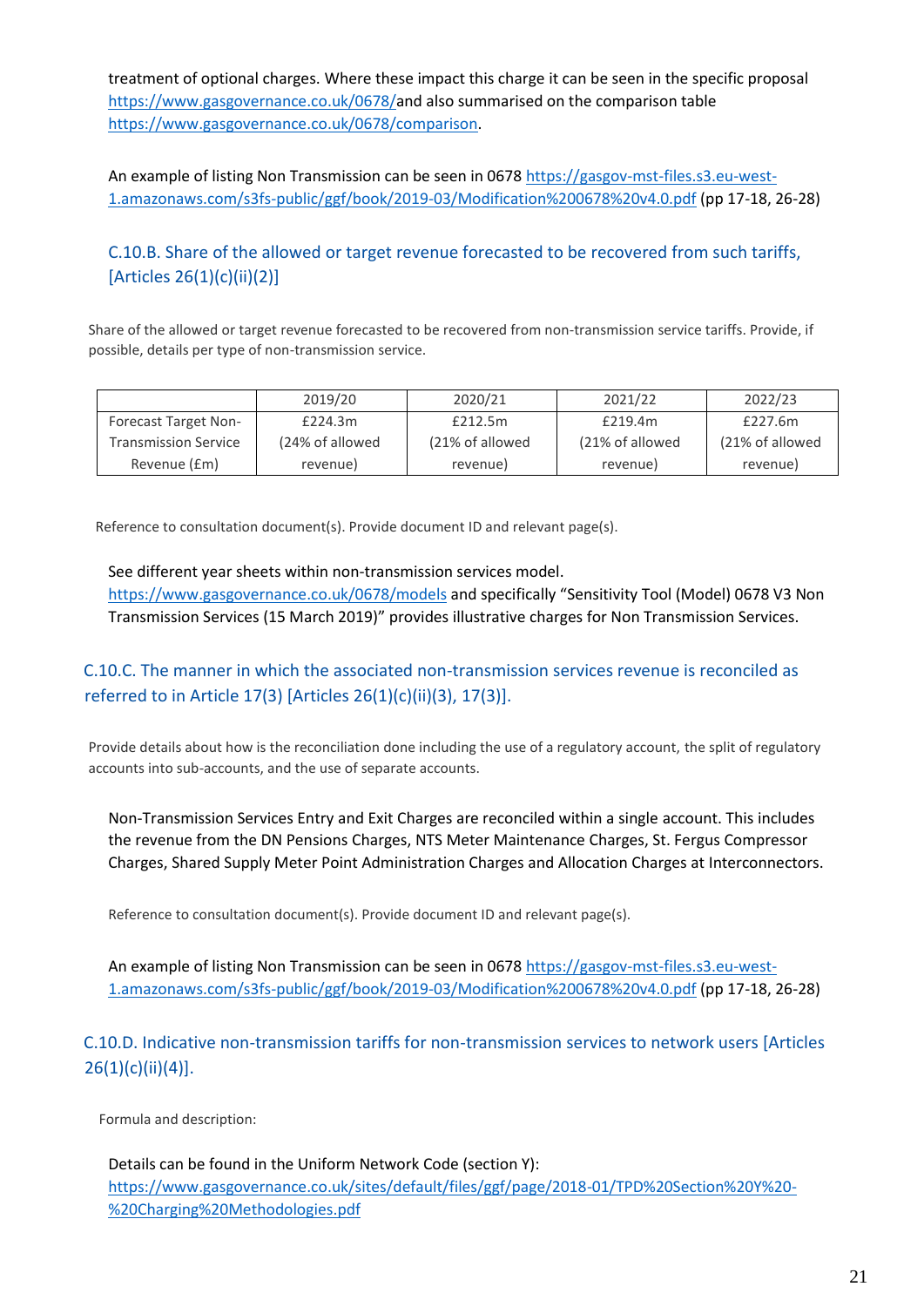Indicative illustrative Values for the General Non-Transmission Services charge (the most significant of the Non-Transmission Services charges) can be found across the proposals for the tariff years 19/20 to 22/23 in the spreadsheet attached ("Article 26 Consultation Data Tables") to the invitation to this consultation in the worksheet named "C.10 Non-Tx Services". As this can be accommodated easily this has also been replicated here. All values are in p/kWh.

|                                                                                                                                                                        | <b>MOD678</b> |        |        |        |        | MOD678A MOD678B MOD678C MOD678D MOD678E MOD678F MOD678G MOD678H MOD678I  MOD678J |        |        |        |        |        |  |
|------------------------------------------------------------------------------------------------------------------------------------------------------------------------|---------------|--------|--------|--------|--------|----------------------------------------------------------------------------------|--------|--------|--------|--------|--------|--|
| 2019/20                                                                                                                                                                | 0.014         | 0.014  | 0.0201 | 0.014  | 0.018  | 0.014                                                                            | 0.014  | 0.018  | 0.0171 | 0.0154 | 0.0171 |  |
| 2020/21                                                                                                                                                                | 0.0138        | 0.0138 | 0.0202 | 0.0138 | 0.0179 | 0.0138                                                                           | 0.0138 | 0.0179 | 0.017  | 0.0152 | 0.017  |  |
| 2021/22                                                                                                                                                                | 0.0146        | 0.0146 | 0.0217 | 0.0146 | 0.0192 | 0.0146                                                                           | 0.0146 | 0.0192 | 0.0182 | 0.0162 | 0.0182 |  |
| 2022/23                                                                                                                                                                | 0.0153        | 0.0153 | 0.0227 | 0.0153 | 0.02   | 0.0153                                                                           | 0.0153 | 0.02   | 0.019  | 0.0169 | 0.019  |  |
| eference to consultation document(s). Provide document ID and relevant page(s).<br>See different year sheets within non-transmission services model:                   |               |        |        |        |        |                                                                                  |        |        |        |        |        |  |
| https://www.gasgovernance.co.uk/0678/models and specifically "Sensitivity Tool (Model) 0678 V3 Non                                                                     |               |        |        |        |        |                                                                                  |        |        |        |        |        |  |
| Transmission Services (15 March 2019)" provides illustrative charges for Non Transmission Services.                                                                    |               |        |        |        |        |                                                                                  |        |        |        |        |        |  |
| Compared tariffs and tariff model [Article 26(1)(d)]                                                                                                                   |               |        |        |        |        |                                                                                  |        |        |        |        |        |  |
| 11. The indicative information set out in Article 30(2)                                                                                                                |               |        |        |        |        |                                                                                  |        |        |        |        |        |  |
| The comparison should be based on indicative reference prices. Whenever the data necessary for this                                                                    |               |        |        |        |        |                                                                                  |        |        |        |        |        |  |
| omparison is not available at the time of the consultation on the RPM (e.g.: multipliers and seasonality),                                                             |               |        |        |        |        |                                                                                  |        |        |        |        |        |  |
| rovide the date and the source where the information will be available.                                                                                                |               |        |        |        |        |                                                                                  |        |        |        |        |        |  |
| 11.A. Comparison between transmission tariffs applicable for:                                                                                                          |               |        |        |        |        |                                                                                  |        |        |        |        |        |  |
| he prevailing tariff period, and for                                                                                                                                   |               |        |        |        |        |                                                                                  |        |        |        |        |        |  |
| he tariff period for which the information is published.                                                                                                               |               |        |        |        |        |                                                                                  |        |        |        |        |        |  |
| plain the difference between the level of transmission tariffs [Articles 26(1)(d), 30(2)(a)                                                                            |               |        |        |        |        |                                                                                  |        |        |        |        |        |  |
|                                                                                                                                                                        |               |        |        |        |        |                                                                                  |        |        |        |        |        |  |
| Comparison with the past tariff period. The comparison should be based on transmission tariffs.                                                                        |               |        |        |        |        |                                                                                  |        |        |        |        |        |  |
| eference to consultation document(s). Provide document ID and relevant page(s).                                                                                        |               |        |        |        |        |                                                                                  |        |        |        |        |        |  |
| omparison between the current tariff period and the different proposed solutions can be found within<br>he analysis workbooks.                                         |               |        |        |        |        |                                                                                  |        |        |        |        |        |  |
| ink to information on TSO/NRA website.                                                                                                                                 |               |        |        |        |        |                                                                                  |        |        |        |        |        |  |
| rices from alternative proposals can be seen in their RPM models and analysis workbooks. Where<br>rovided by proposers during the 0678 workgroups these are available: |               |        |        |        |        |                                                                                  |        |        |        |        |        |  |
| See;                                                                                                                                                                   |               |        |        |        |        |                                                                                  |        |        |        |        |        |  |

## **D. Compared tariffs and tariff model [Article 26(1)(d)]**

### **D.11. The indicative information set out in Article 30(2)**

- the prevailing tariff period, and for

- the tariff period for which the information is published.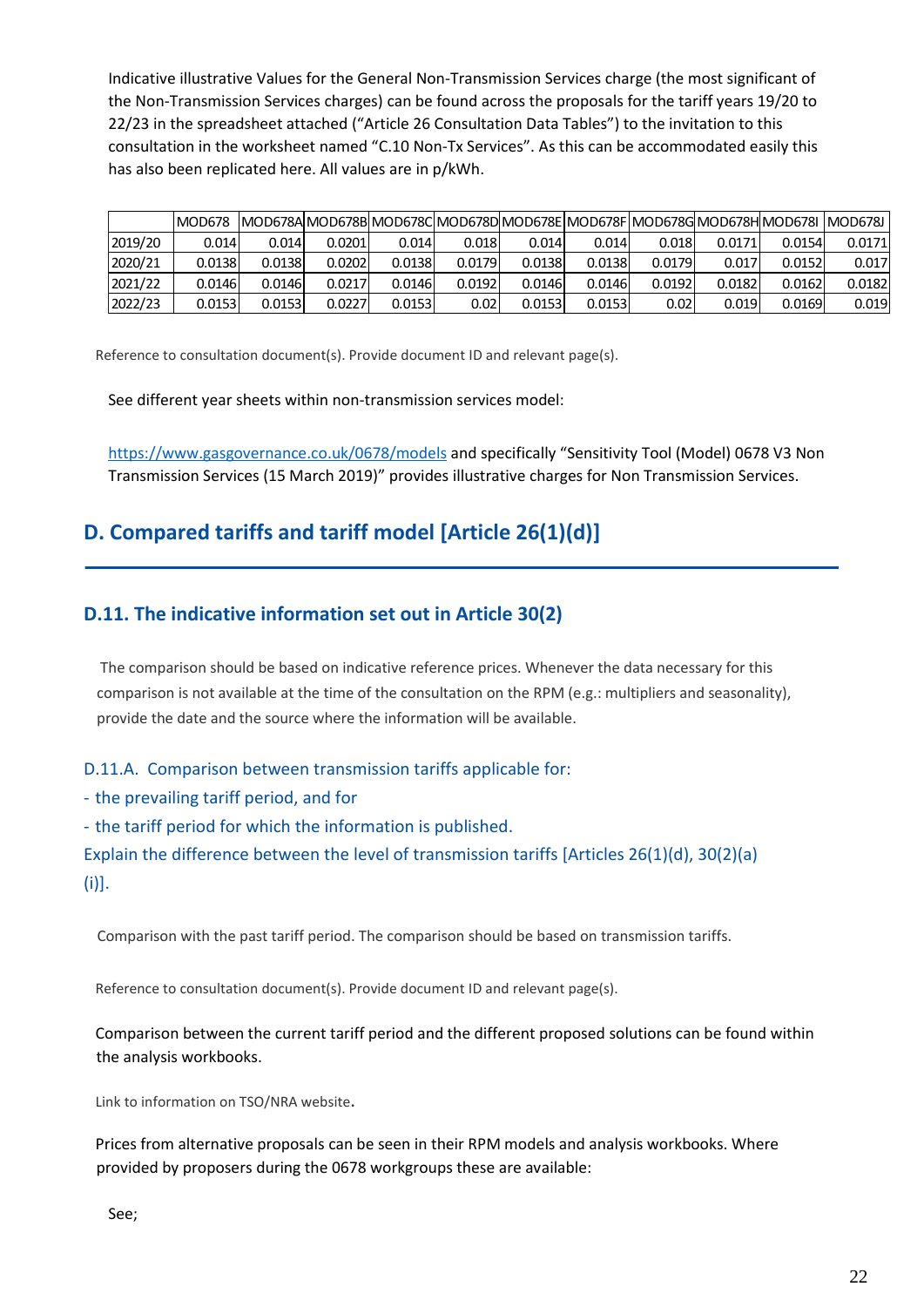- <https://www.gasgovernance.co.uk/0678/Models> for models;
- <https://www.gasgovernance.co.uk/0678/Analysis> for analysis workbooks. The analysis pages also provide for specific analysis produced either by proposers or industry stakeholders.

In terms of indicative illustrative values, National Grid provided a number of years indicative values for tariff years 19/20 to 22/23 available in the spreadsheet "Modification 0678 Data Tables for Workgroup (21 March 2019)" on the page <https://www.gasgovernance.co.uk/0678/Models> for a range of scenarios to show the sensitives against specific assumptions. This includes a comparison to prevailing tariffs.

In order to provide illustrative charges for each of the proposals, if they were not provided under the GB UNC Change process and workgroups, National Grid has produced a set of these and these are available as an attachment to the invitation to respond to this consultation. Or they are available on request. The specific worksheets in the spreadsheet are "A.3 Entry Data" and "A.3 Exit Data". This includes a comparison to prevailing tariffs.

D.11.B. Comparison between transmission tariffs applicable for: - the tariff period for which the information is published, and for - each tariff period within the remainder of the regulatory period. Provide estimated difference in the level of transmission tariffs [Articles 26(1)(d), 30(2)(a) (ii)].

Comparison with upcoming tariff periods. The comparison should be based on transmission tariffs.

Reference to consultation document(s). Provide document ID and relevant page(s).

#### See D.11.A. Regulatory period ends on 31 March 2021.

Link to information on TSO/NRA website.

#### See D.11.A

## D.11.C. At least a simplified tariff model, updated regularly, enabling network users to calculate the transmission tariffs applicable for the prevailing tariff period and to estimate their possible evolution beyond such tariff period [Articles 26(1)(d), 30(2)(b)].

Tariff model for prevailing tariffs and future tariff periods. The simplified tariff model should serve for the calculation of tariffs. If the information on multipliers and seasonality is not available at the time of the publication of the consultation on the RPM, it should be indicated. By the time this information is published, the simplified tariff model should be updated to include information on tariffs.

Reference to consultation document(s). Provide document ID and relevant page(s).

Prices from alternative proposals can be seen in their RPM models and analysis workbooks. Where provided by proposers during the 0678 workgroups these are available:

See;

<https://www.gasgovernance.co.uk/0678/Models> for models;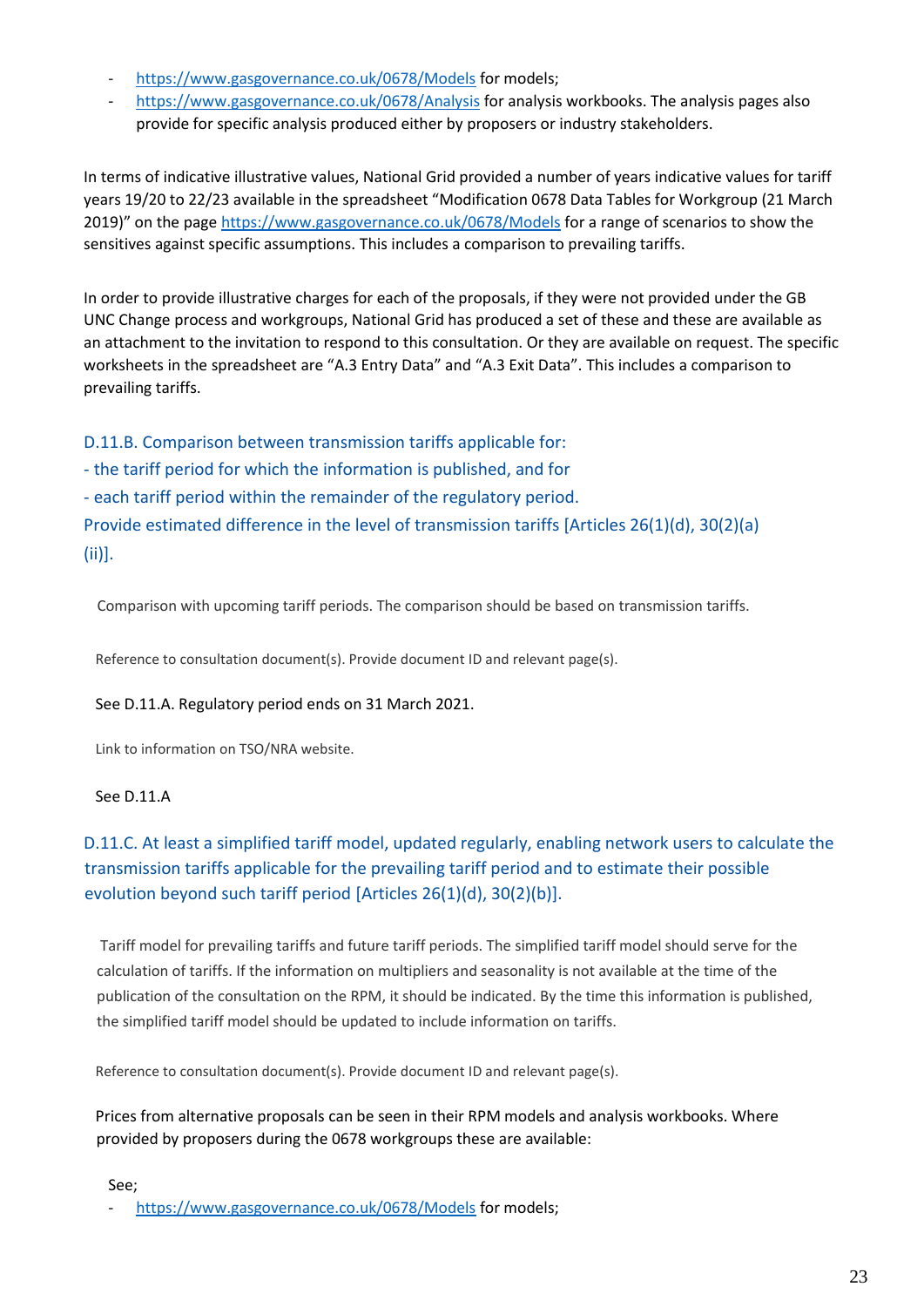<https://www.gasgovernance.co.uk/0678/Analysis> for analysis workbooks. The analysis pages also provide for specific analysis produced either by proposers or industry stakeholders.

#### D.11.D. Explanation of how to use the simplified tariff model [Articles 26(1)(d) and 30(2)(b)].

Reference to consultation document(s). Provide document ID and relevant page(s). CWD user guide can be found attached to the invitation to this consultation or available on request.

Postage Stamp user guide: Using the CWD user guide above and using the model "PS" needs to be selected in the User inputs tab.

## **E. Fixed payable price under price cap regime [Article 26(1)(e)]**

## **E.12. Where the fixed payable price referred to in Article 24(b) is offered under a price cap regime for existing capacity**

Is the fixed payable price referred to in Article 24(b) offered under a price cap regime for existing capacity.

No

## **Documentation submission to the Agency**

The online template and the tool for the submission of files to the Agency is implemented over a secure IT connection based on https.

### Final consultation on the RPM

The Agency requests the NRA/TSO responsible for launching the final consultation on the RPM to follow the below requirements when submitting the consultation documentation to the Agency:

- **All files containing numerical data** must be provided to the Agency in non-protected Excel or Excel compatible files independently of how they are published in the consultation.
- **Files containing text** must be provided to the Agency in Word, Word compatible files, or PDF.
- **Files containing images** must be provided to the Agency in a commonly used image formats or PDF.
- **All data must be provided in non-protected files** that allow editing. If PDFs are used, they must not be protected against editing (e.g.: they must allow copying the text of the PDF)
- **Confidential information must be clearly marked as confidential. In the cases where the consultation includes confidential information, a non-confidential version of the consultation must also be provided as part of the documentation.** Such version can be prepared erasing or aggregating the sensible information to render the data non-confidential.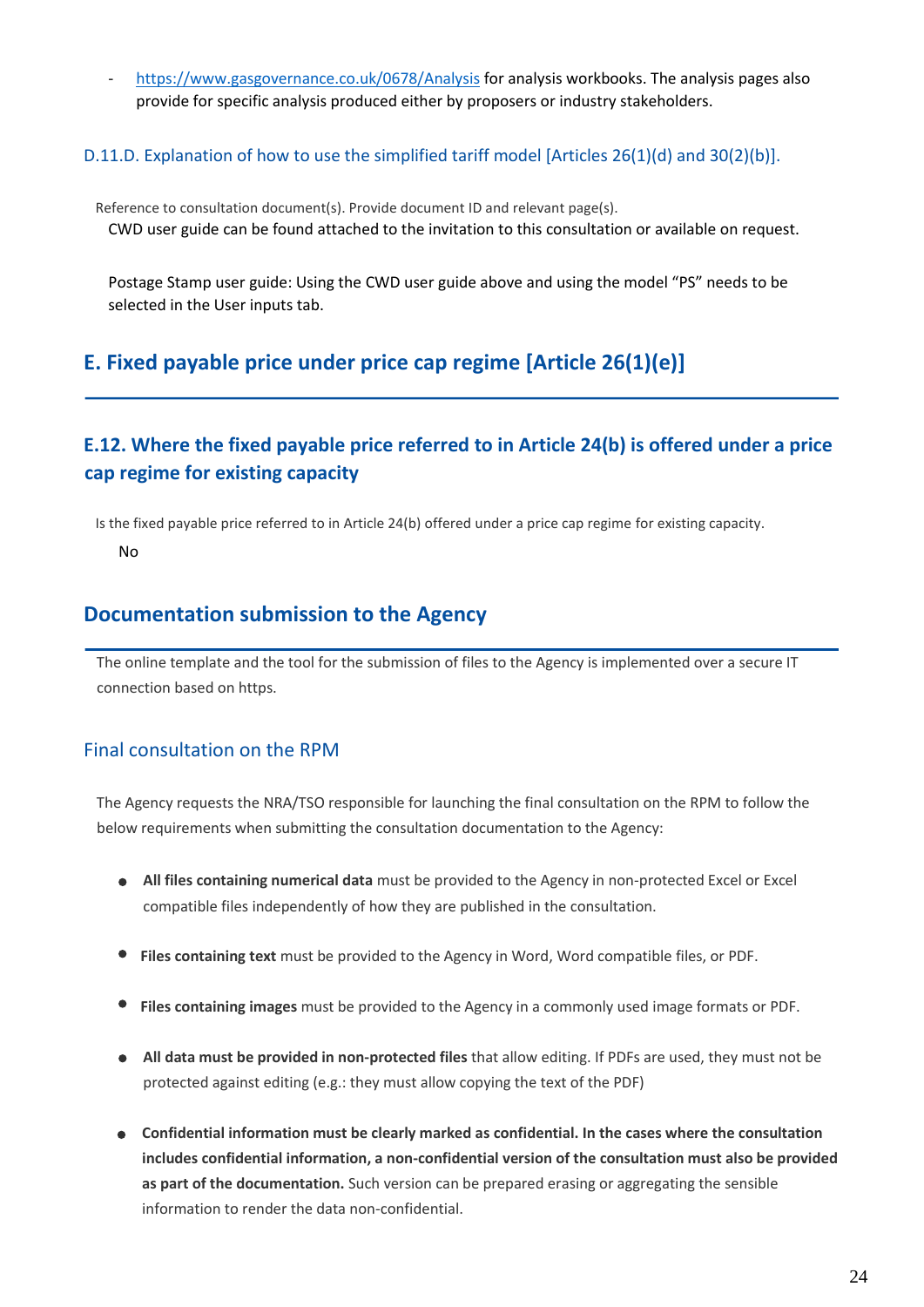Upload consultation documentation

#### For all documents see:<https://www.gasgovernance.co.uk/0678/>

Provide a description of the uploaded documents and how they relate to the consultation (e.g.: main documents, supporting files, etc)

#### Documents include:

- Main workgroup report
- Individual alternative proposals
- Analysis (where provided separate or in addition to any analysis in the proposal documents).
- RPM Models (where provided)
- Legal text

Information on confidentiality. If any of the submitted files are subject to confidentiality rules, please identify these files and provide additional non confidential versions.

#### No documents are confidential.

#### Cost allocation assessment justification

Does the capacity and/or the commodity cost allocation comparison index, as per Articles(3)(c) and Article(4) (c), exceed 10%?

Yes for some instances for capacity. Drivers behind this are mentioned earlier in this document in section A.4

No commodity charges are proposed.

In the cases where the cost allocation assessment exceeds 10%, ACER request a justification to be submitted as part of the consultation. Such information can be provided to ACER at the time of launching the final consultation allowing ACER with sufficient time to review it. See section on the cost allocation assessment for more details.

Upload supporting files with the justification for the cost allocation assessment.

CAA Calculations mentioned in A.4 and contained in a spreadsheet attached ("Article 26 Consultation Data Tables") to the invitation to this consultation. This consultation is the preliminary consultation and not the final one prescribed in the EU Tariff Code.

Comments, if relevant.

The cost allocation assessment is automatically generated by the RPM model (see table in A.4.A for outcomes).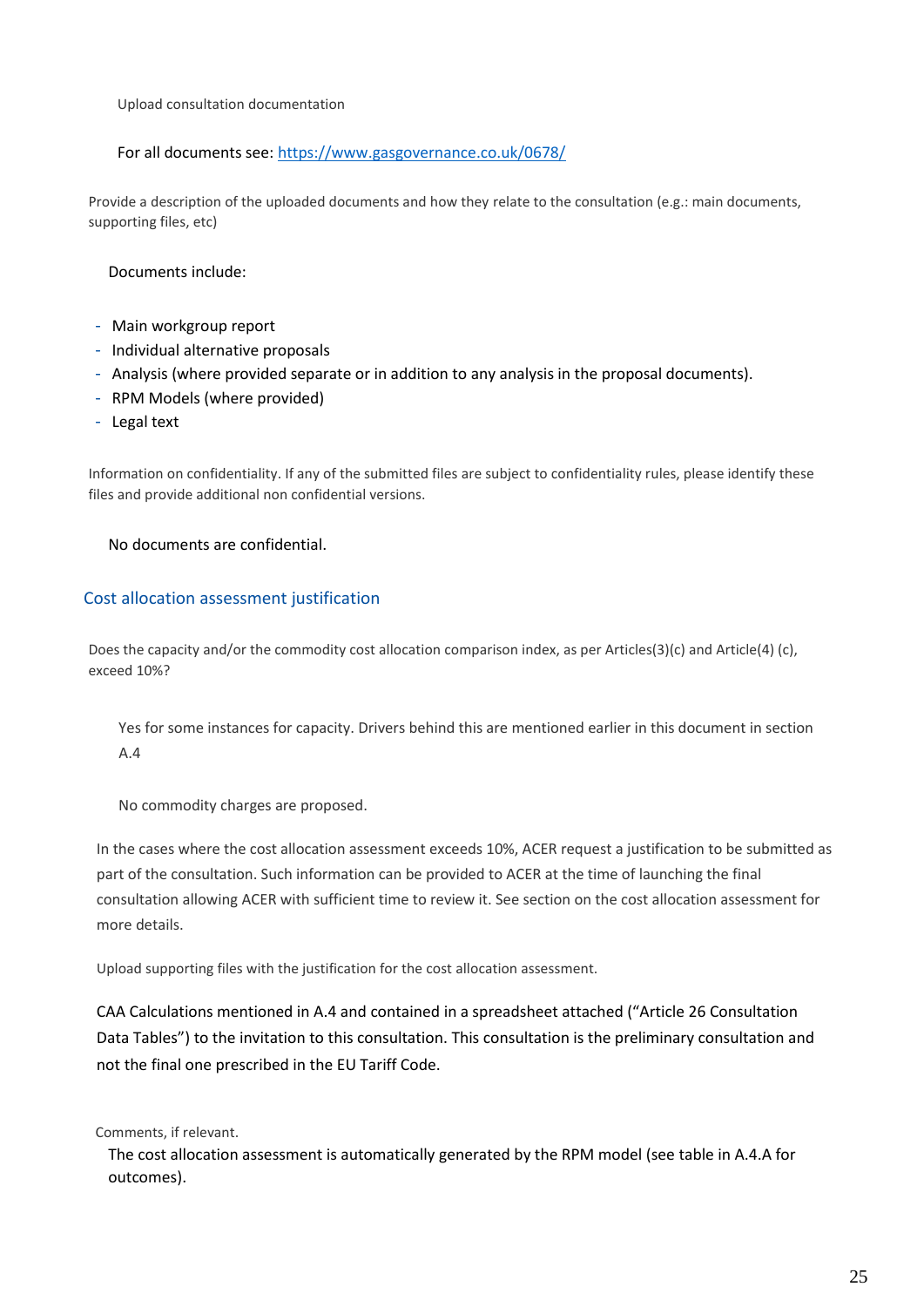Care must be taken in interpreting the values of these assessments. There are a number of drivers that will influence the values and the CAA does not clearly cater for aspects of certain proposals so some assumptions had to be made in producing the indicative assessments mentioned in this document.

### Additional supporting documents

For the purpose of making the implementation of the TAR NC more efficient, the Agency provides below two sections to facilitate information on intermediate consultations and on the publication of stakeholder responses relative to the final consultation on the RPM. The Agency advocates that NRAs /TSOs provide links to this data and/or the documentation itself by the time it is available. The survey can be accessed after the submission of the final consultation for the purpose of providing this data.

#### Intermediate consultation(s) on the RPM

Link to the consultation documents.

#### <https://www.gasgovernance.co.uk/0678/>

This is a link to the domestic GB consultation on the domestic UNC changes. This consultation document is a preliminary consultation following the spirit of the final EU Tariff Code consultation.

## Appendix: Instructions for using the survey

**The online template and the tool for the submission of files to the Agency is implemented over a secure IT connection which will be operational as of end of September 2017.**

#### Reading the survey

The online template lists all legal requirements for the consultation on the RPM according to Article 26. In addition, it provides interpretation and guidelines to several requirements of Article 26. These two levels of text can be distinguished based on the colour of the typography used:

- **Blue typography** replicates the text of the Tariff NC and provides references to articles of the Tariff NC.
- **Black typography** provides descriptions and clarifications to the text of the TAR NC.

The additional clarifications and guidelines provide the reasoning and arguments that ACER will employ when reviewing the consultations, following the requirement set in Article 27(2).

The online template is structured into five different sections following the structure of Article 26. At the end of the survey, a section for uploading the consultation document(s) is provided.

The online template mirrors all requirements laid out in the template checklist which is available at: